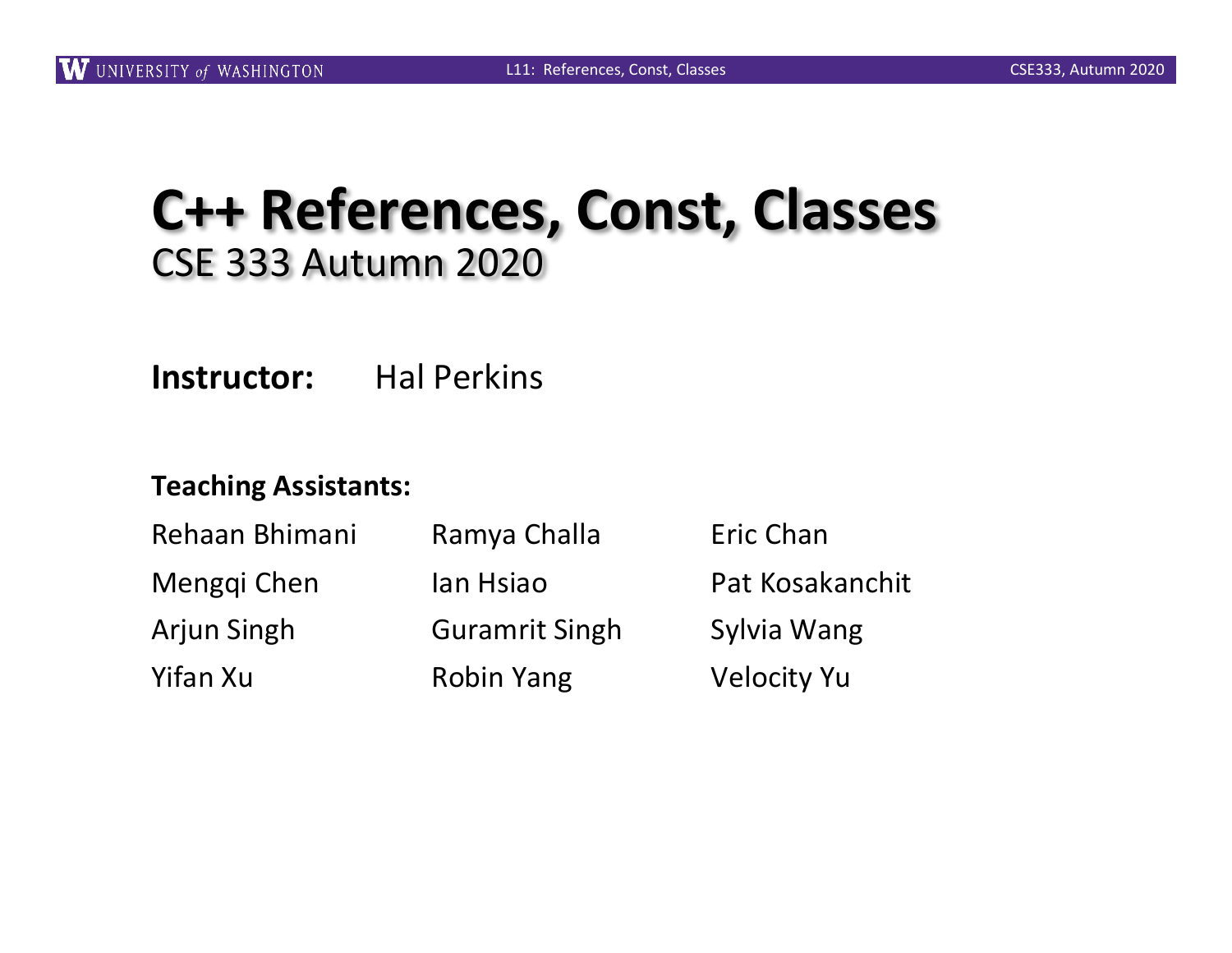## **Administrivia**

- $\div$  Yet another exercise released today, due Friday
- ◆ Sections this week: Part 1: C++ classes, references, const; Part 2: makefiles (in section only, not covered in lecture)
- $\div$  Homework 2 due next Thursday (10/29)
	- Note:  $\text{libhw1.}a$  (yours or ours) needs to be in correct directory  $(hw1/)$  for hw2 to build
	- Use Ctrl-D on a line by itself to exit searchshell; must free all allocated memory
	- Test on directory of small self-made files
	- Valgrind takes a *long* time on the full test\_tree. Try using enron docs only or other small test data directory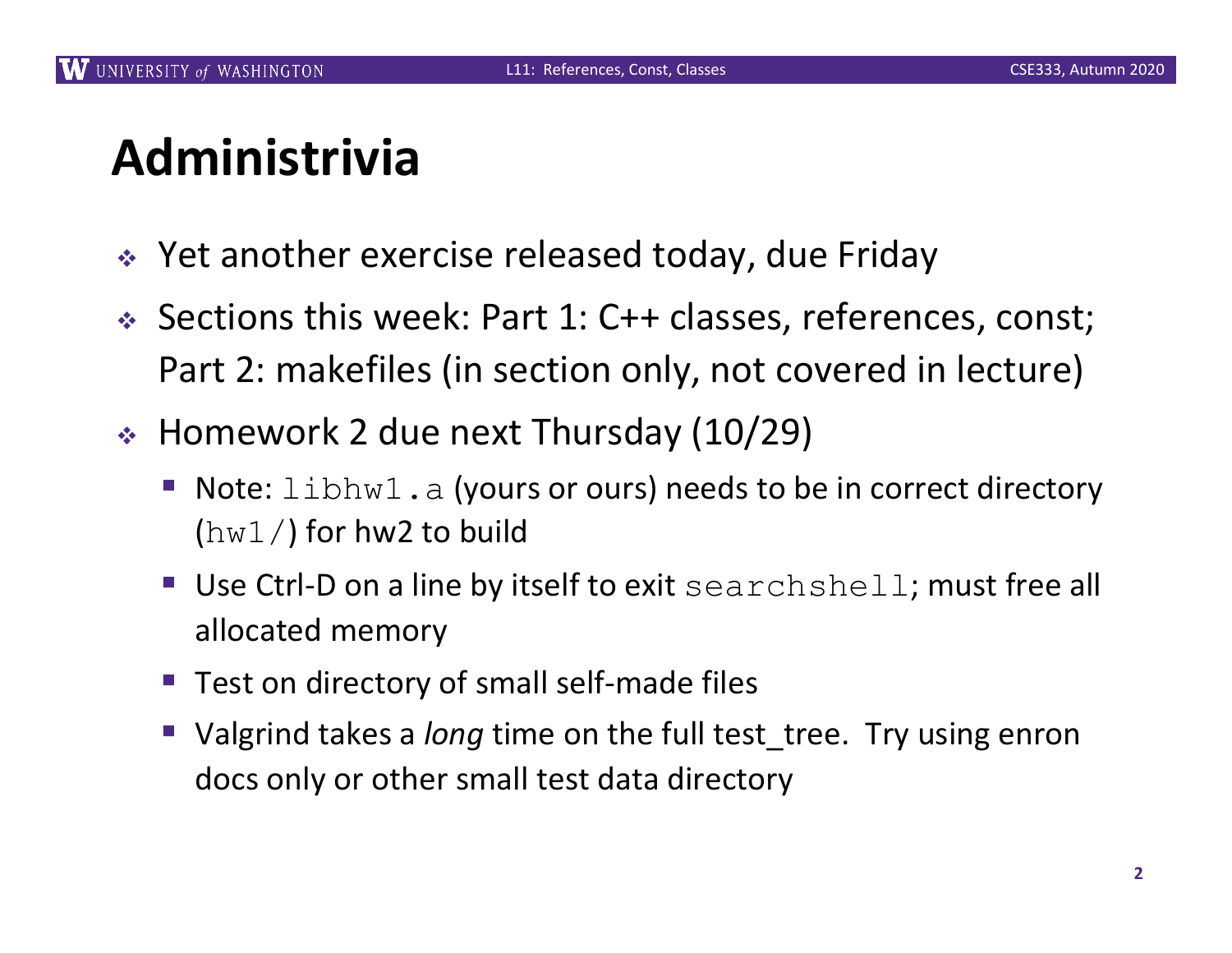## **Lecture Outline**

- <sup>v</sup> **C++ References**
- <sup>v</sup> const in C++
- <sup>v</sup> C++ Classes Intro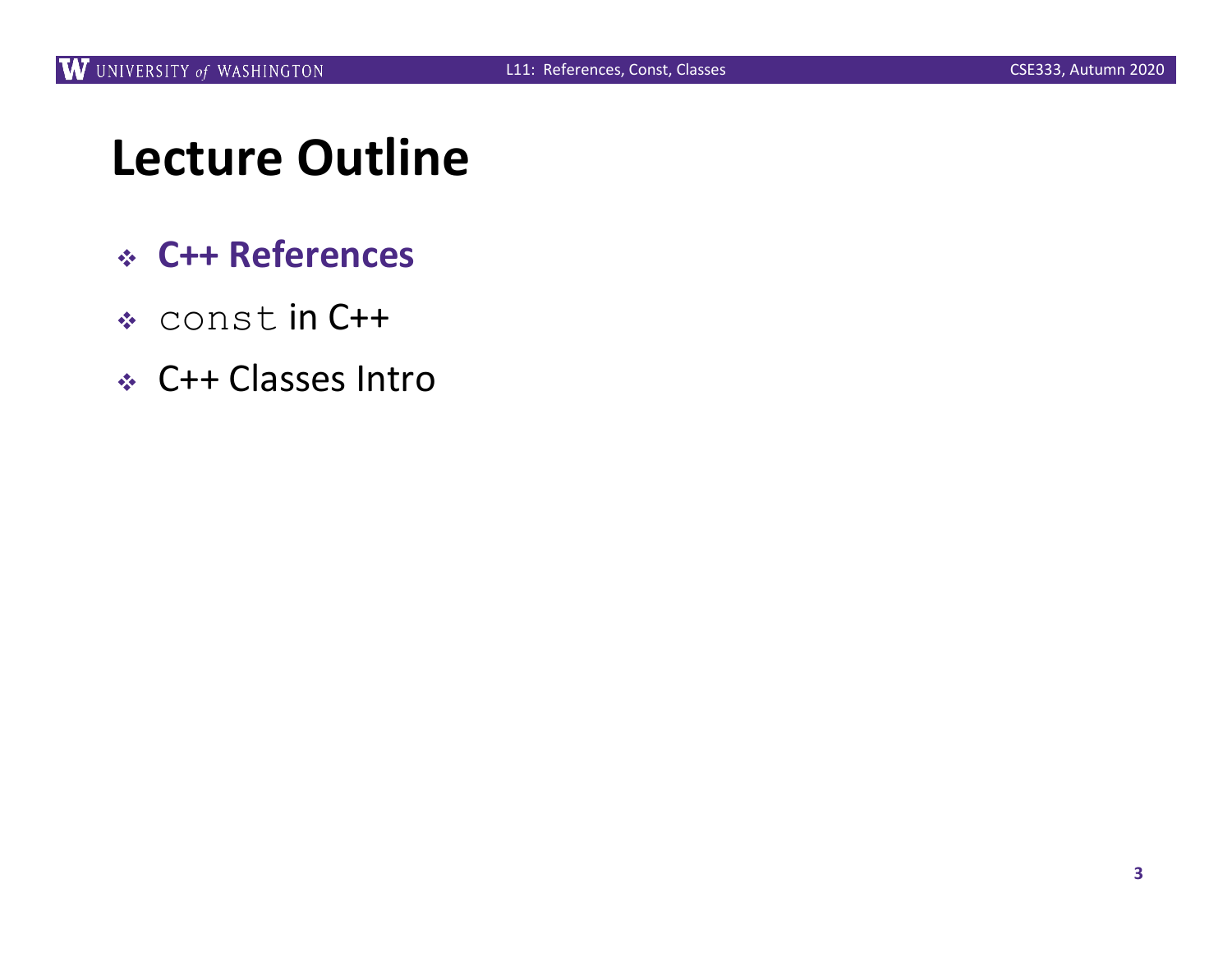Note: Arrow points to *next* instruction.

**x** 5

**y** 10

**z**

- **↓** A **pointer** is a variable containing an address
	- § Modifying the pointer *doesn't* modify what it points to, but you can access/modify what it points to by *dereferencing*
	- $\blacksquare$  These work the same in C and C++

```
int main(int argc, char** argv) {
  int x = 5, y = 10;
 int^* z = \&x;*_{Z} += 1;
   x += 1;
   z = \delta y;*_{Z} += 1;
  return EXIT_SUCCESS;
}
```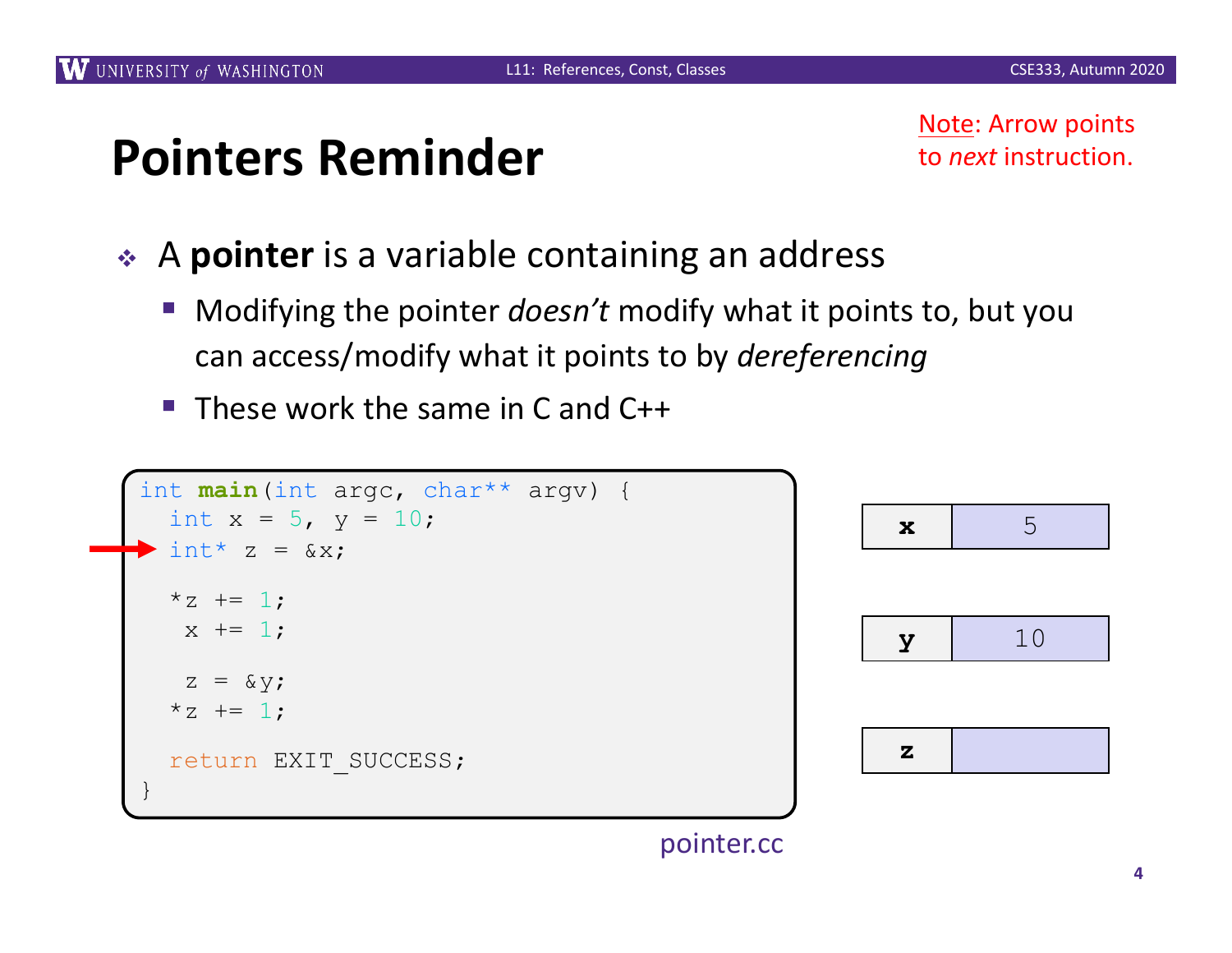Note: Arrow points to *next* instruction.

- **↓** A **pointer** is a variable containing an address
	- § Modifying the pointer *doesn't* modify what it points to, but you can access/modify what it points to by *dereferencing*
	- $\blacksquare$  These work the same in C and C++

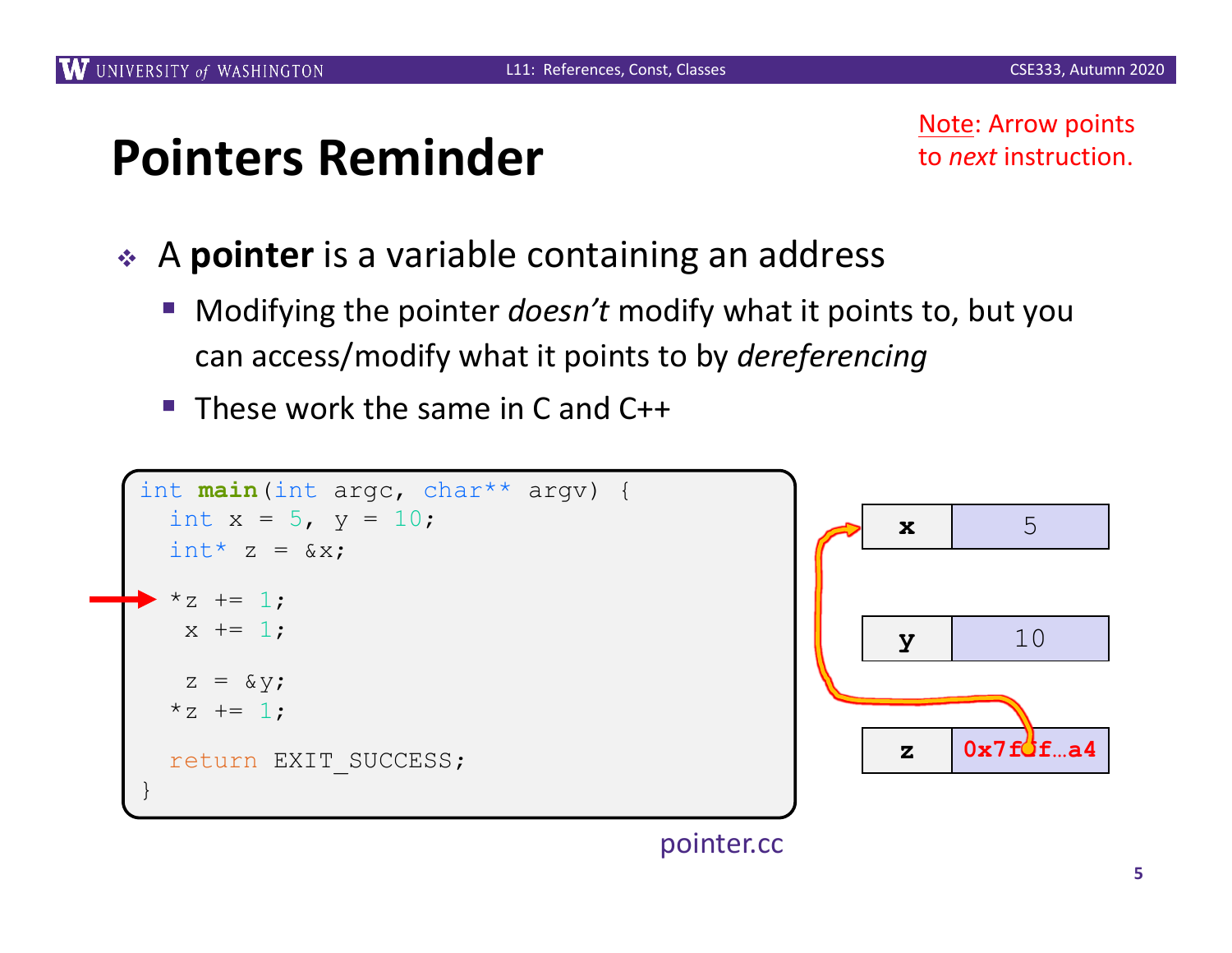Note: Arrow points to *next* instruction.

- **↓** A **pointer** is a variable containing an address
	- § Modifying the pointer *doesn't* modify what it points to, but you can access/modify what it points to by *dereferencing*
	- $\blacksquare$  These work the same in C and C++

```
int main(int argc, char** argv) {
  int x = 5, y = 10;
  int^* z = \&x;*z += 1; // sets x to 6
   x += 1;
   z = \delta y;*_{Z} += 1;
  return EXIT_SUCCESS;
}
```


**x 6**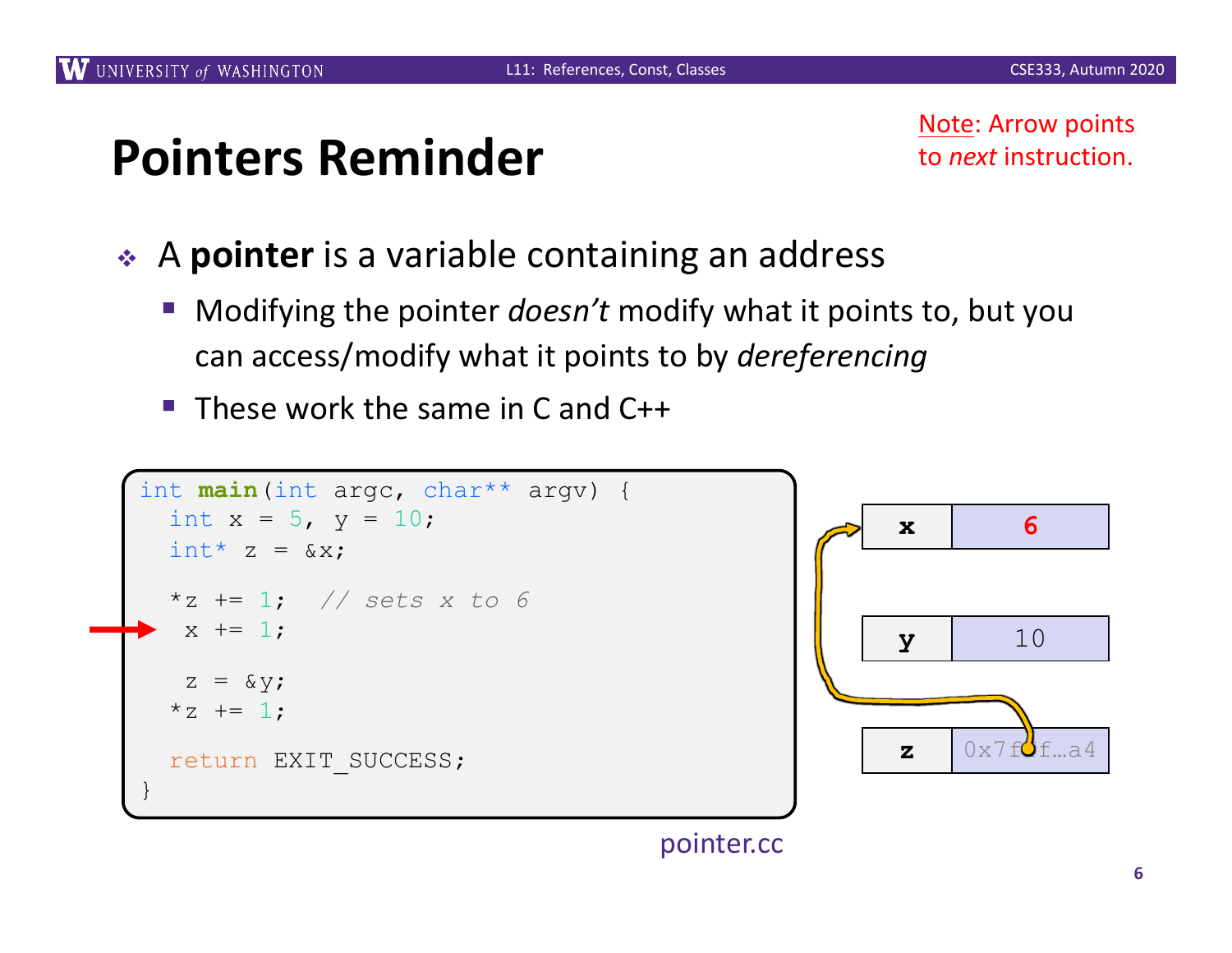Note: Arrow points to *next* instruction.

- **↓** A **pointer** is a variable containing an address
	- § Modifying the pointer *doesn't* modify what it points to, but you can access/modify what it points to by *dereferencing*
	- $\blacksquare$  These work the same in C and C++

```
int main(int argc, char** argv) {
  int x = 5, y = 10;
  int^* z = \&x;*z += 1; // sets x to 6
   x += 1; // sets x (and *z) to 7
   z = \delta y;*_{Z} += 1;
  return EXIT_SUCCESS;
}
```
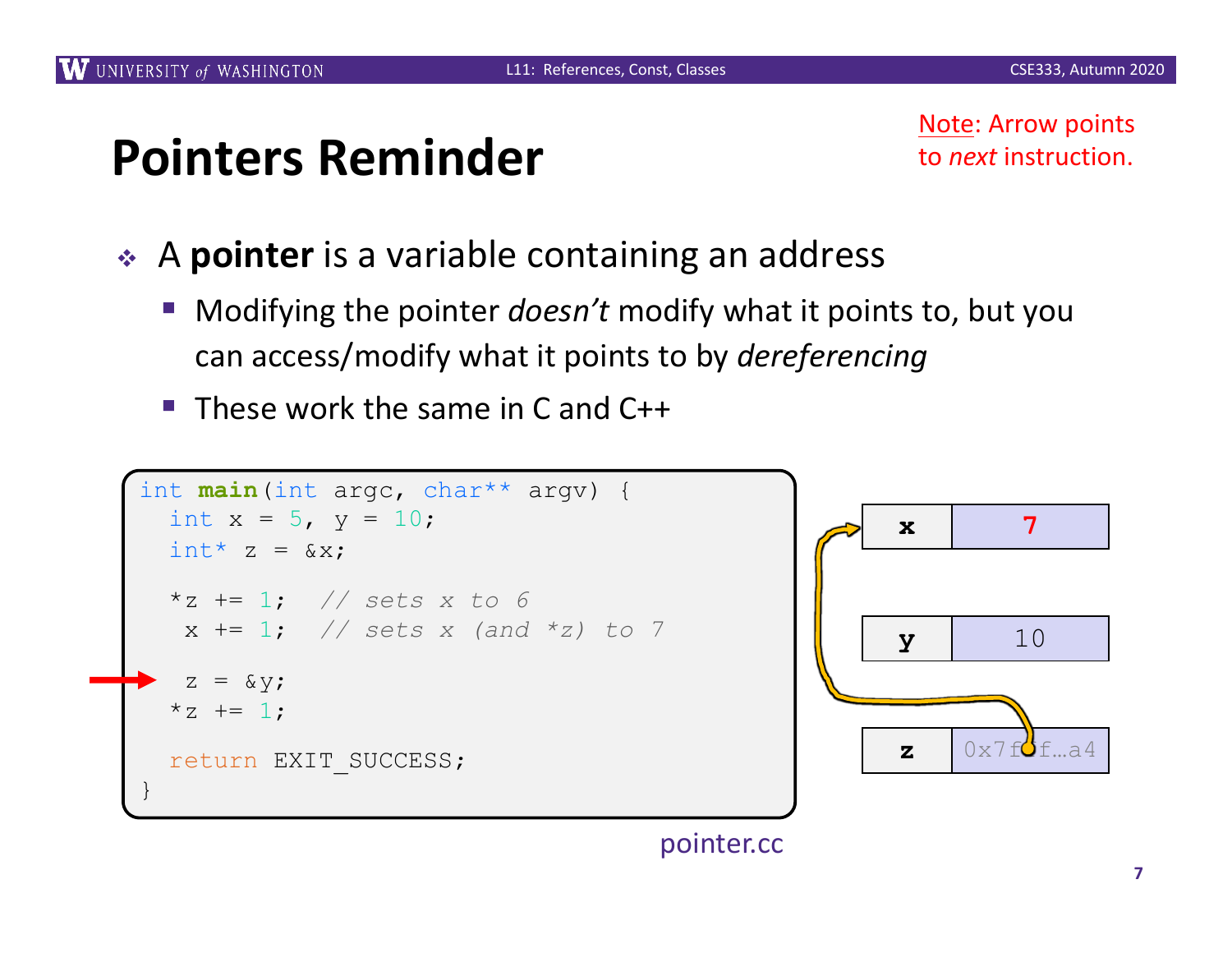Note: Arrow points to *next* instruction.

- **↓** A **pointer** is a variable containing an address
	- § Modifying the pointer *doesn't* modify what it points to, but you can access/modify what it points to by *dereferencing*
	- $\blacksquare$  These work the same in C and C++

```
int main(int argc, char** argv) {
  int x = 5, y = 10;
  int^* z = \&x;*z += 1; // sets x to 6
  x += 1; // sets x (and *z) to 7
   z = &y; // sets z to the address of y
  *_{Z} += 1;
 return EXIT SUCCESS;
}
```
**x** 7 **y** 10 **z** 0x7fff…a**0**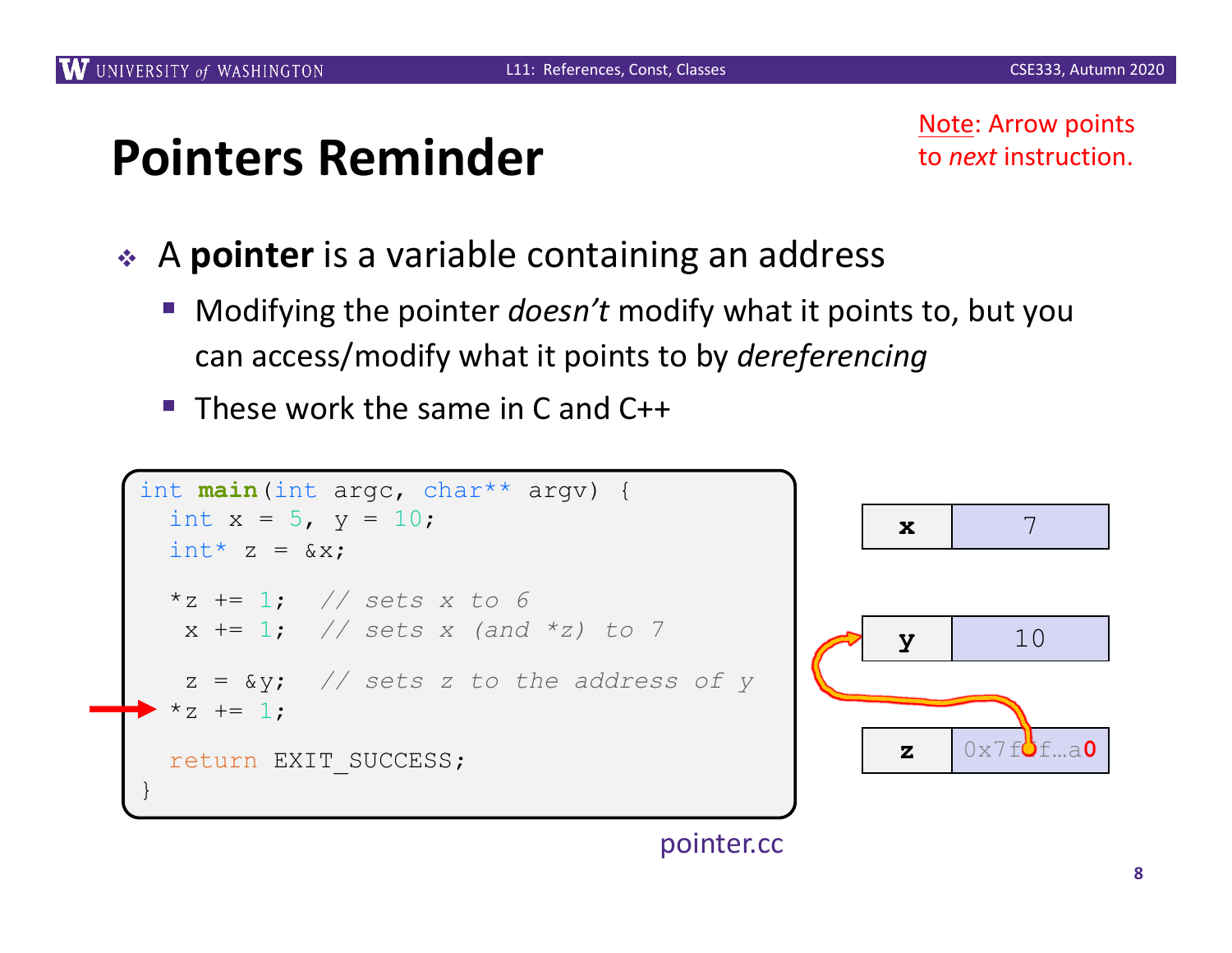Note: Arrow points to *next* instruction.

- **↓** A **pointer** is a variable containing an address
	- § Modifying the pointer *doesn't* modify what it points to, but you can access/modify what it points to by *dereferencing*
	- $\blacksquare$  These work the same in C and C++



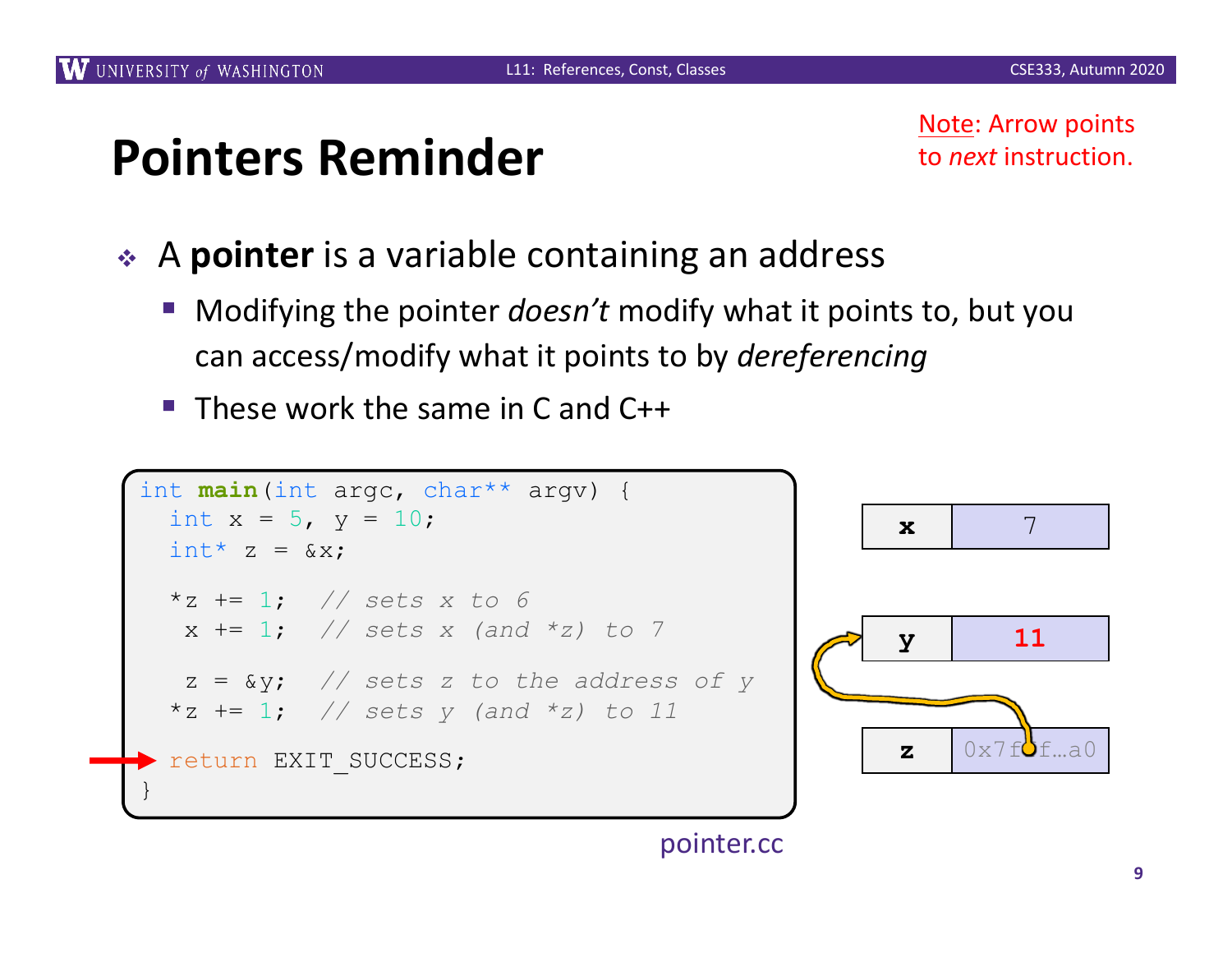- <sup>v</sup> A **reference** is an alias for another variable
	- § *Alias*: another name that is bound to the aliased variable
		- Mutating a reference *is* mutating the aliased variable
	- § Introduced in C++ as part of the language

```
int main(int argc, char** argv) {
 int x = 5, y = 10;
 int\&z = x;z += 1;
 x += 1;
  z = y;z += 1;
 return EXIT_SUCCESS;
}
                                                       x 5
                                                      y \vert 10
```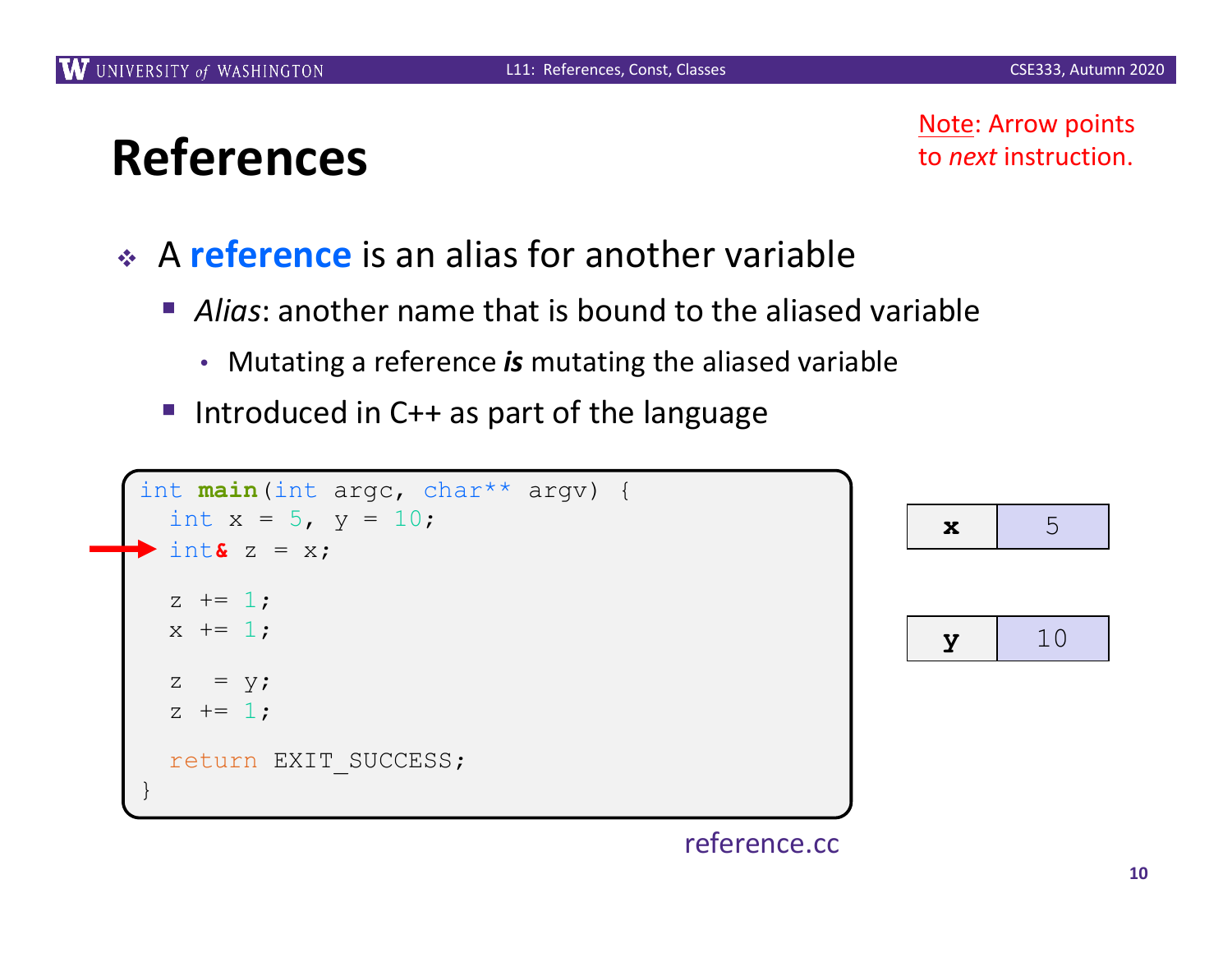- <sup>v</sup> A **reference** is an alias for another variable
	- § *Alias*: another name that is bound to the aliased variable
		- Mutating a reference *is* mutating the aliased variable
	- § Introduced in C++ as part of the language

```
int main(int argc, char** argv) {
  int x = 5, y = 10;
  int& z = x; // binds the name "z" to x
  z += 1;
  x + = 1;
  z = y;z += 1;
  return EXIT_SUCCESS;
}
                                                            \mathbf{x}, \mathbf{z} 5
                                                             y \vert 10
```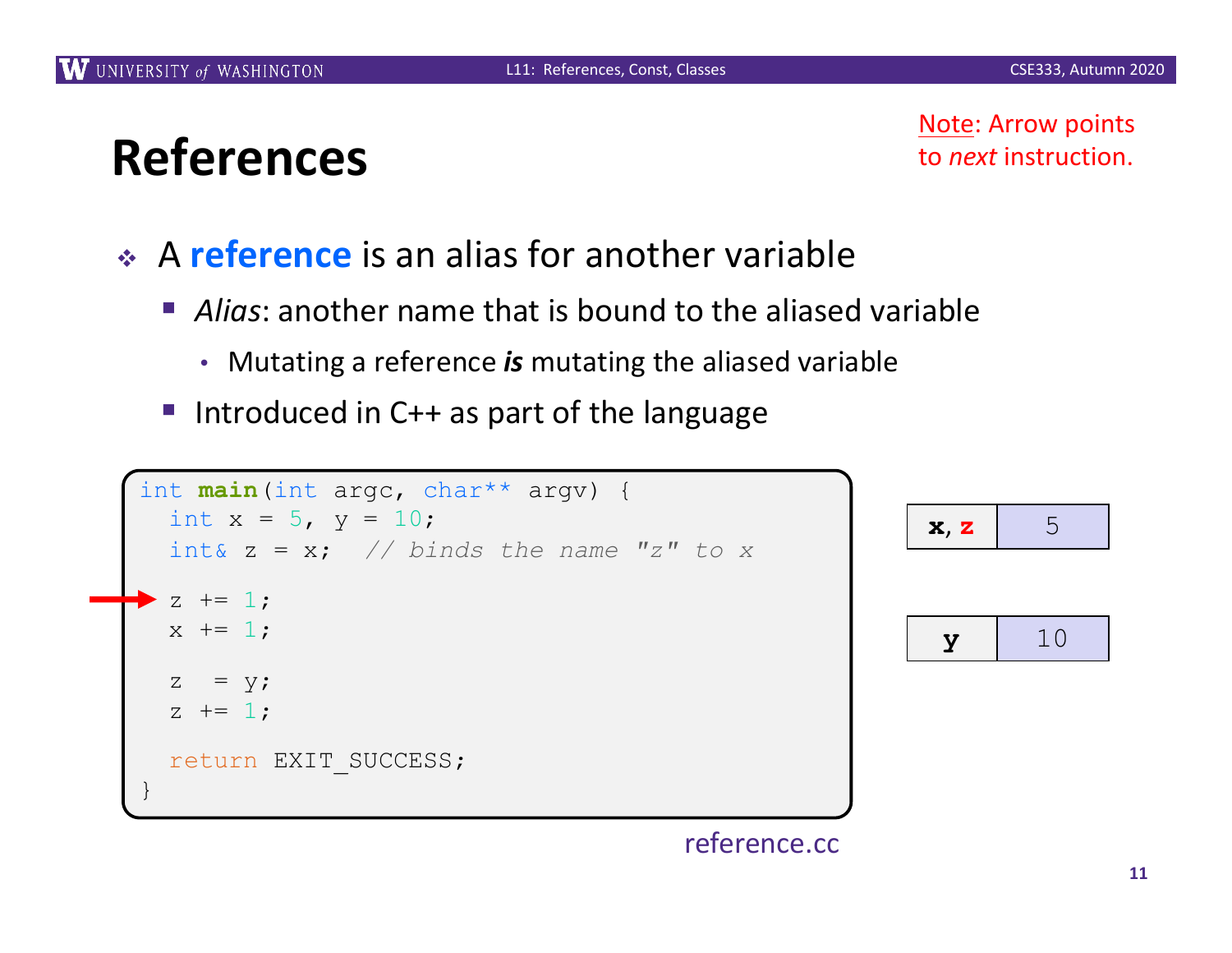- <sup>v</sup> A **reference** is an alias for another variable
	- § *Alias*: another name that is bound to the aliased variable
		- Mutating a reference *is* mutating the aliased variable
	- § Introduced in C++ as part of the language

```
int main(int argc, char** argv) {
 int x = 5, y = 10;
 int& z = x; // binds the name "z" to x
  z += 1; // sets z (and x) to 6
 x \neq 1;z = y;z += 1;
 return EXIT_SUCCESS;
}
```


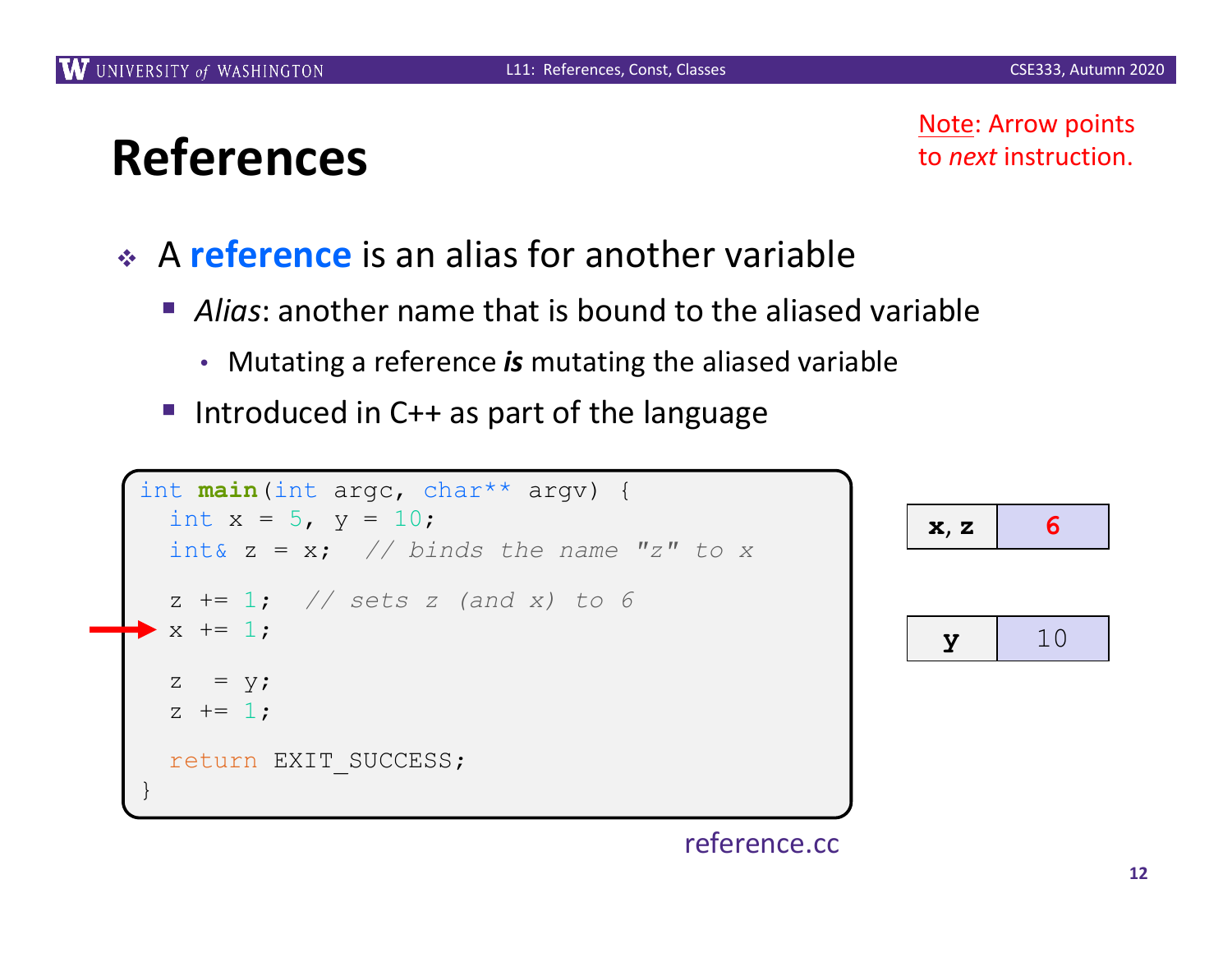- <sup>v</sup> A **reference** is an alias for another variable
	- § *Alias*: another name that is bound to the aliased variable
		- Mutating a reference *is* mutating the aliased variable
	- § Introduced in C++ as part of the language

```
int main(int argc, char** argv) {
 int x = 5, y = 10;
 int& z = x; // binds the name "z" to x
 z += 1; // sets z (and x) to 6
 x += 1; // sets x (and z) to 7
  z = y;z += 1;
 return EXIT_SUCCESS;
}
```
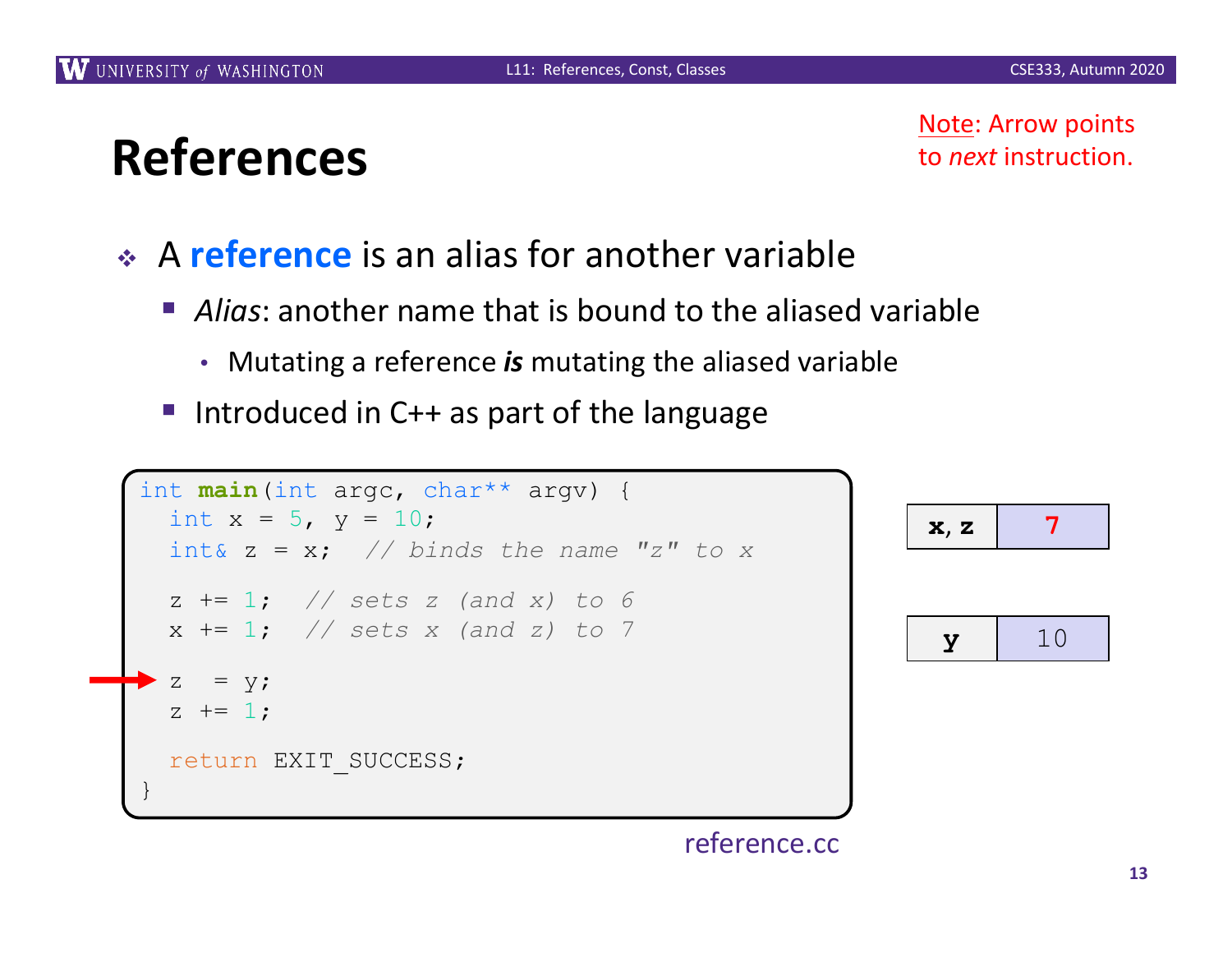- <sup>v</sup> A **reference** is an alias for another variable
	- § *Alias*: another name that is bound to the aliased variable
		- Mutating a reference *is* mutating the aliased variable
	- § Introduced in C++ as part of the language

```
int main(int argc, char** argv) {
 int x = 5, y = 10;
 int& z = x; // binds the name "z" to x
 z += 1; // sets z (and x) to 6
 x += 1; // sets x (and z) to 7
  z = y; // sets z (and x) to the value of y
 z += 1;
 return EXIT SUCCESS;
}
                                                     x, z \mid 10y \vert 10
```
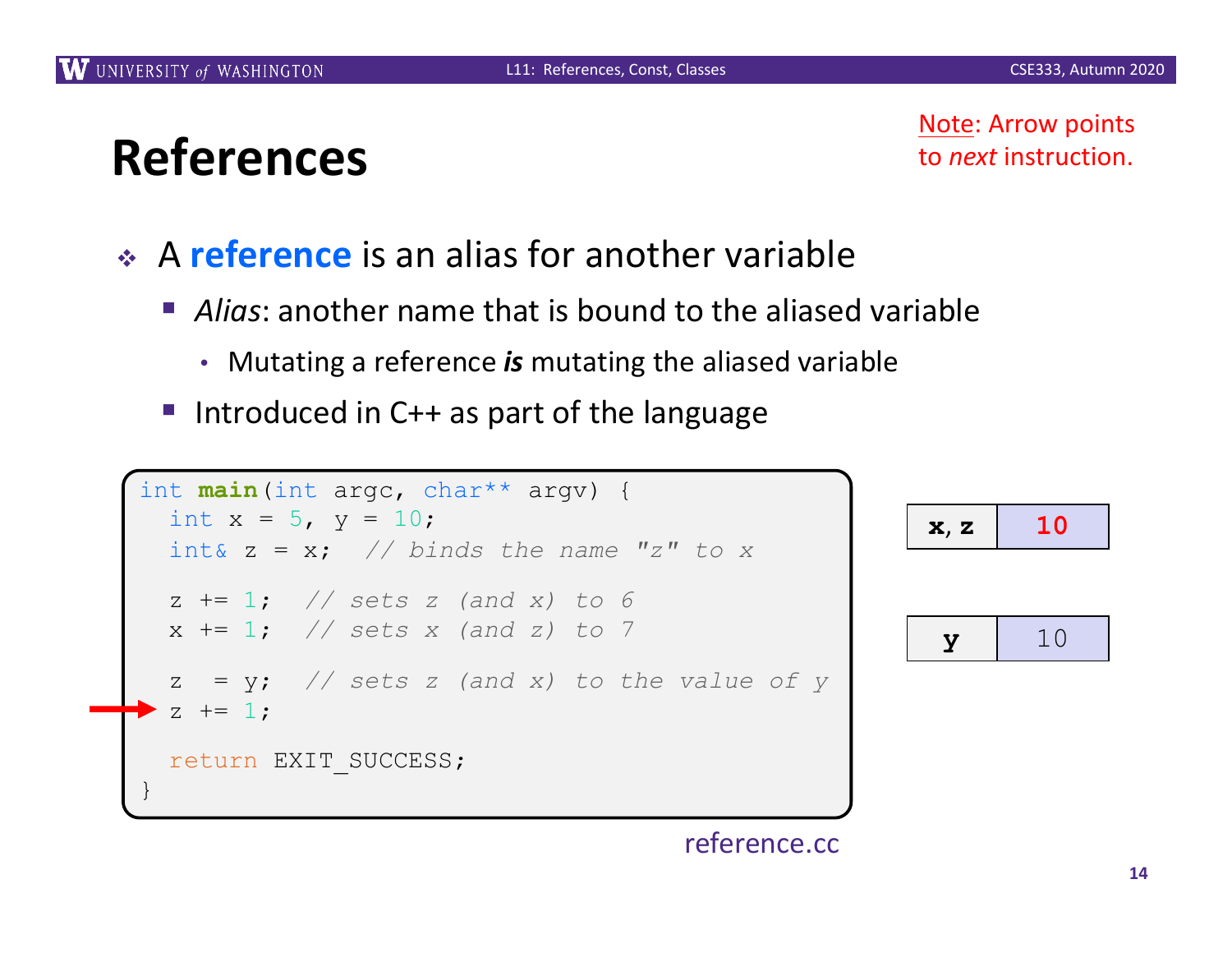- <sup>v</sup> A **reference** is an alias for another variable
	- § *Alias*: another name that is bound to the aliased variable
		- Mutating a reference *is* mutating the aliased variable
	- § Introduced in C++ as part of the language



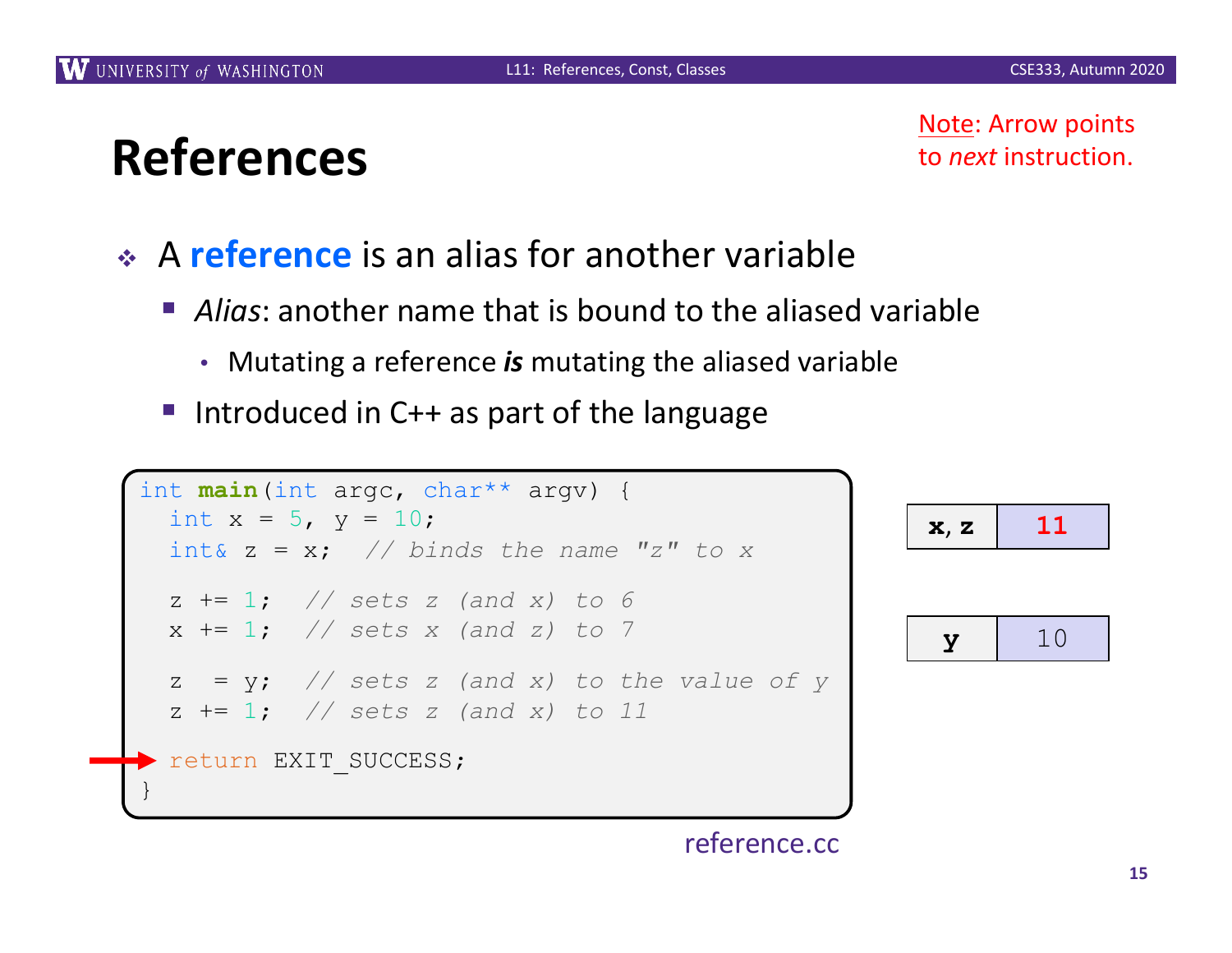Note: Arrow points to *next* instruction.

- <sup>v</sup> C++ allows you to use real pass-by-*reference*
	- Client passes in an argument with normal syntax
		- Function uses reference parameters with normal syntax
		- Modifying a reference parameter modifies the caller's argument!

```
void swap(int& x, int& y) {
  int tmp = x;
  x = y;y = tmp;}
int main(int argc, char** argv) {
 int a = 5, b = 10;
 swap(a, b);
  cout << "a: " << a << "; b: " << b << endl;
  return EXIT_SUCCESS;
}
```

| (main) a          |                |
|-------------------|----------------|
|                   |                |
| $(main)$ <b>b</b> | 1 <sub>0</sub> |
|                   |                |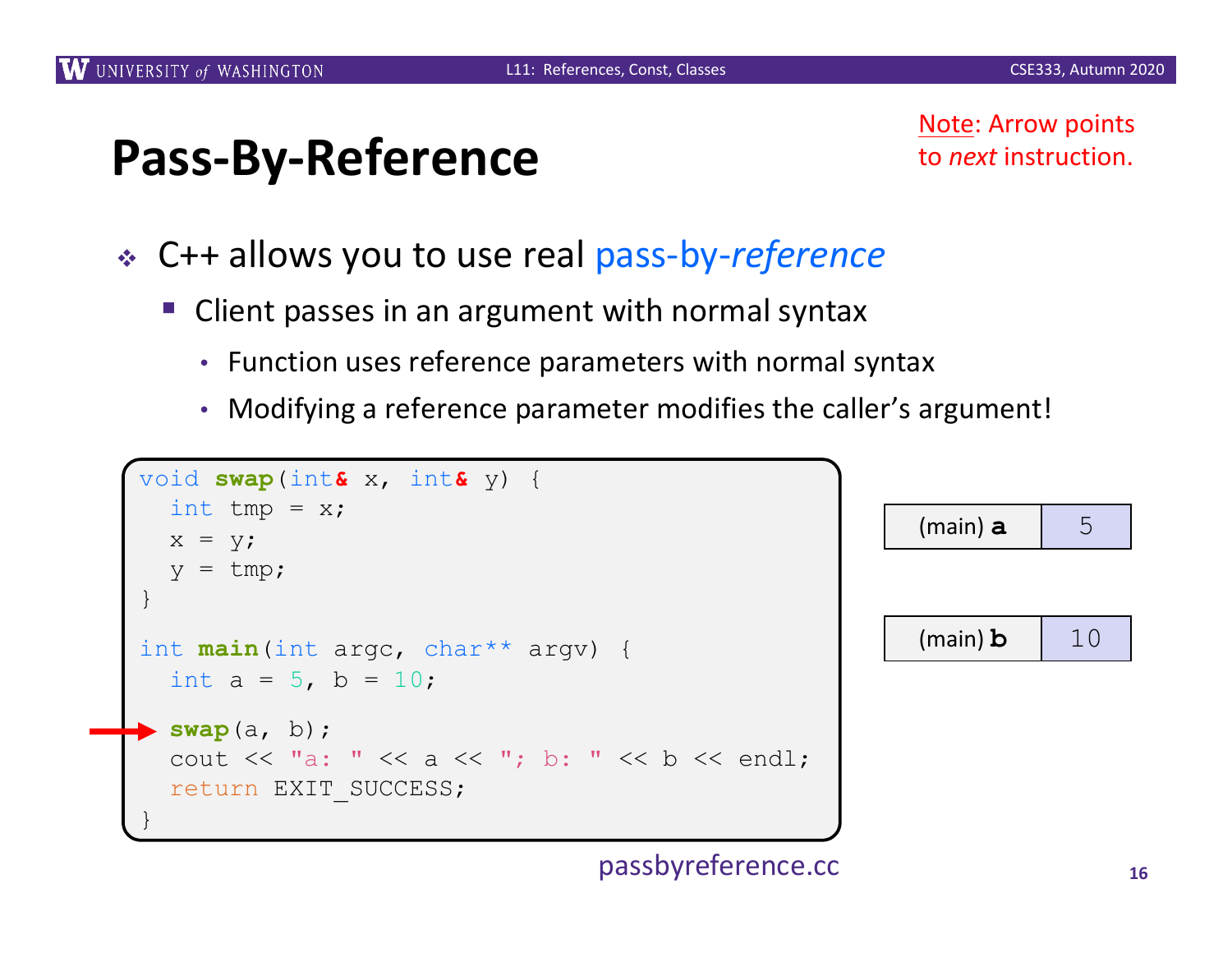Note: Arrow points to *next* instruction.

- <sup>v</sup> C++ allows you to use real pass-by-*reference*
	- Client passes in an argument with normal syntax
		- Function uses reference parameters with normal syntax
		- Modifying a reference parameter modifies the caller's argument!

```
void swap(int& x, int& y) {
 int tmp = x;
  x = y;y = tmp;}
int main(int argc, char** argv) {
  int a = 5, b = 10;
  swap(a, b);
  cout << "a: " << a << "; b: " << b << endl;
  return EXIT_SUCCESS;
}
```

```
(main) a
 (swap) x
                5
 (main) b
 (swap) y
               10
(swap) tmp
```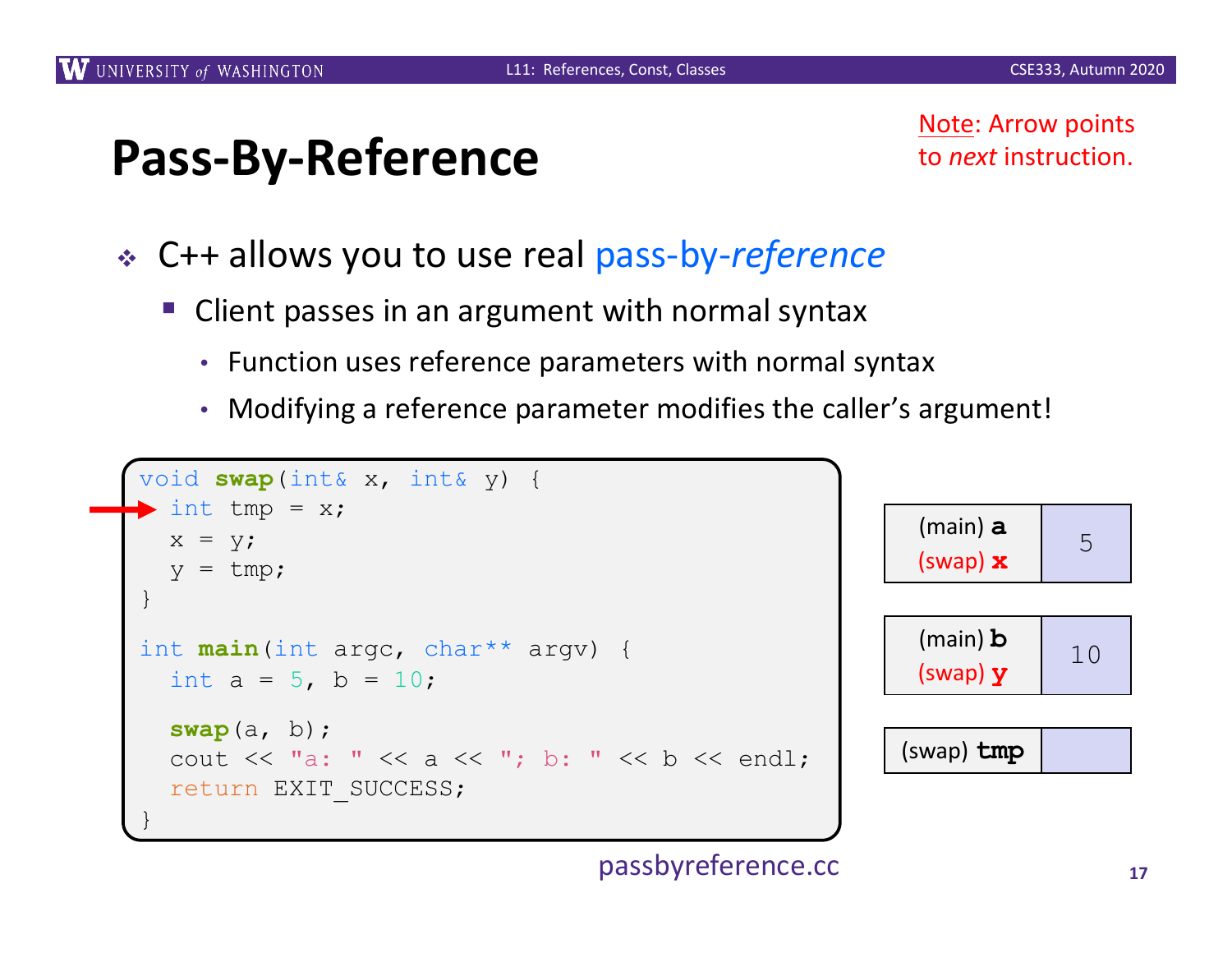- <sup>v</sup> C++ allows you to use real pass-by-*reference*
	- Client passes in an argument with normal syntax
		- Function uses reference parameters with normal syntax
		- Modifying a reference parameter modifies the caller's argument!

```
void swap(int& x, int& y) {
  int tmp = x;
 \cdot x = y;
  y = tmp;}
int main(int argc, char** argv) {
  int a = 5, b = 10;
  swap(a, b);
  cout << "a: " << a << "; b: " << b << endl;
  return EXIT_SUCCESS;
}
```
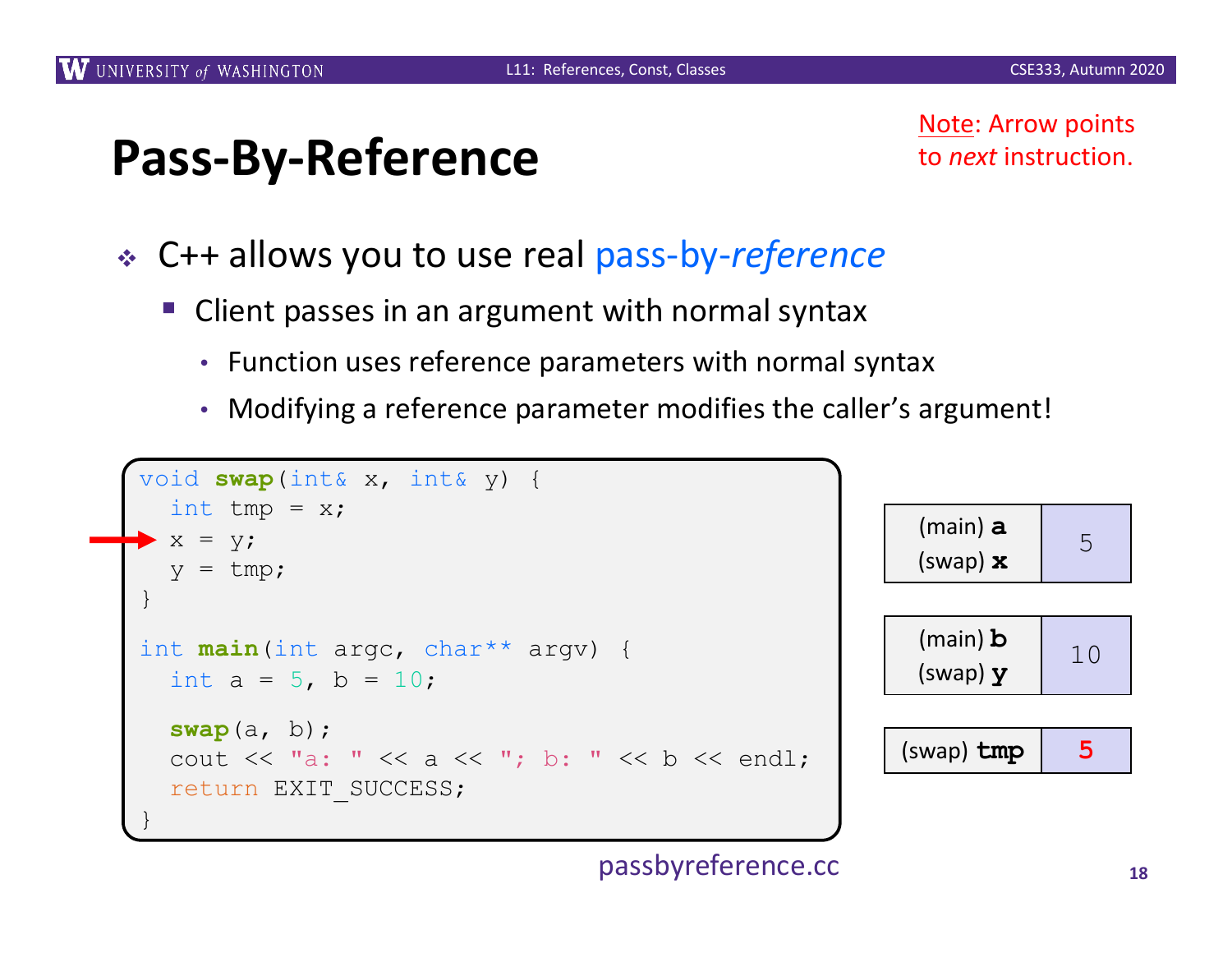**10**

10

### **Pass-By-Reference**

Note: Arrow points to *next* instruction.

- <sup>v</sup> C++ allows you to use real pass-by-*reference*
	- Client passes in an argument with normal syntax
		- Function uses reference parameters with normal syntax
		- Modifying a reference parameter modifies the caller's argument!

```
void swap(int& x, int& y) {
  int tmp = x;
  x = y;y = tmp;}
int main(int argc, char** argv) {
  int a = 5, b = 10;
  swap(a, b);
  cout << "a: " << a << "; b: " << b << endl;
  return EXIT_SUCCESS;
}
                                                         (main) a
                                                         (swap) x
                                                         (main) b
                                                         (swap) y
                                                        (swap) tmp \vert 5
```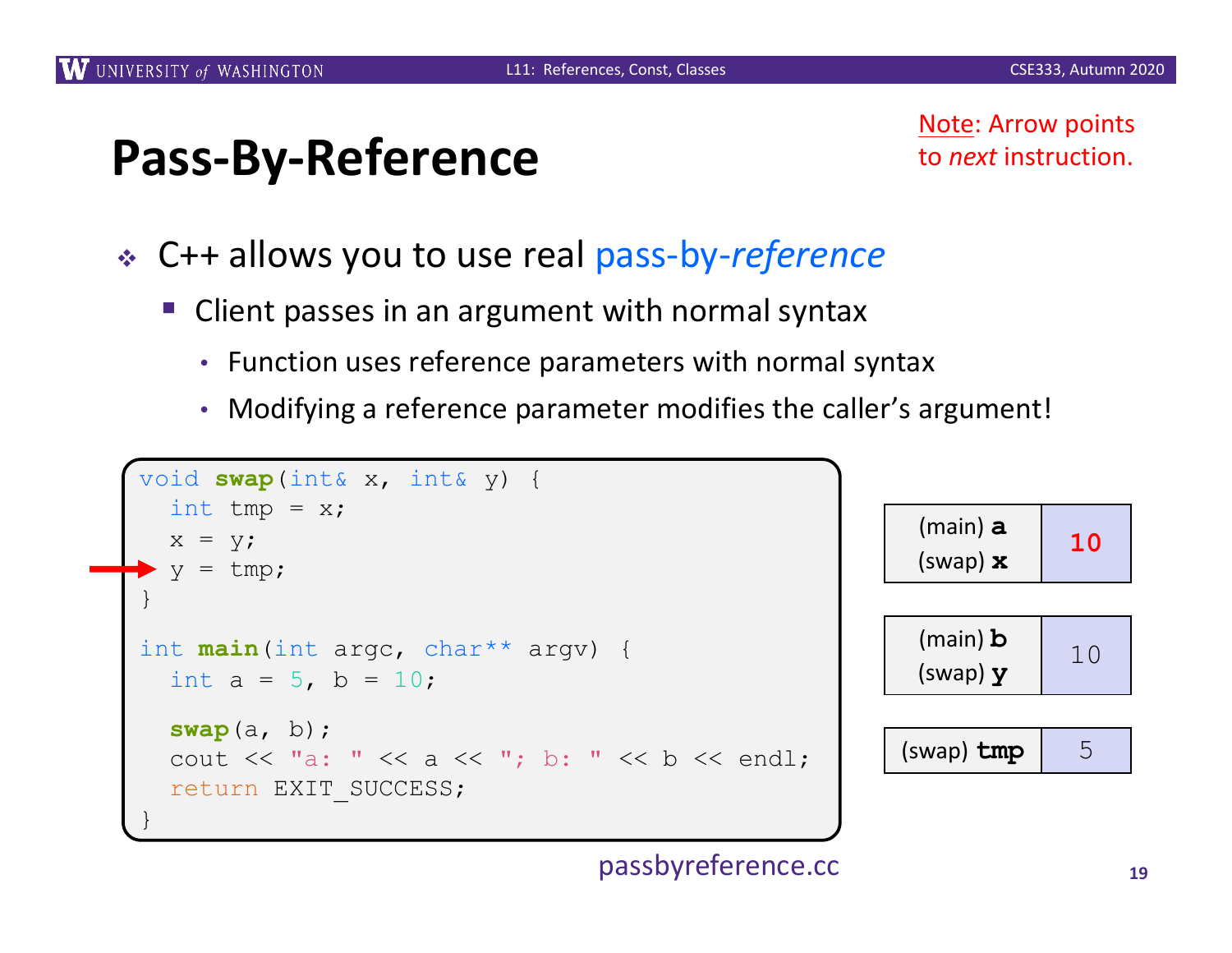10

**5**

### **Pass-By-Reference**

Note: Arrow points to *next* instruction.

- <sup>v</sup> C++ allows you to use real pass-by-*reference*
	- Client passes in an argument with normal syntax
		- Function uses reference parameters with normal syntax
		- Modifying a reference parameter modifies the caller's argument!

```
void swap(int& x, int& y) {
  int tmp = x;
  x = y;y = tmp;}
int main(int argc, char** argv) {
  int a = 5, b = 10;
  swap(a, b);
  cout << "a: " << a << "; b: " << b << endl;
  return EXIT_SUCCESS;
}
                                                         (main) a
                                                         (swap) x
                                                         (main) b
                                                         (swap) y
                                                        (swap) tmp \vert 5
```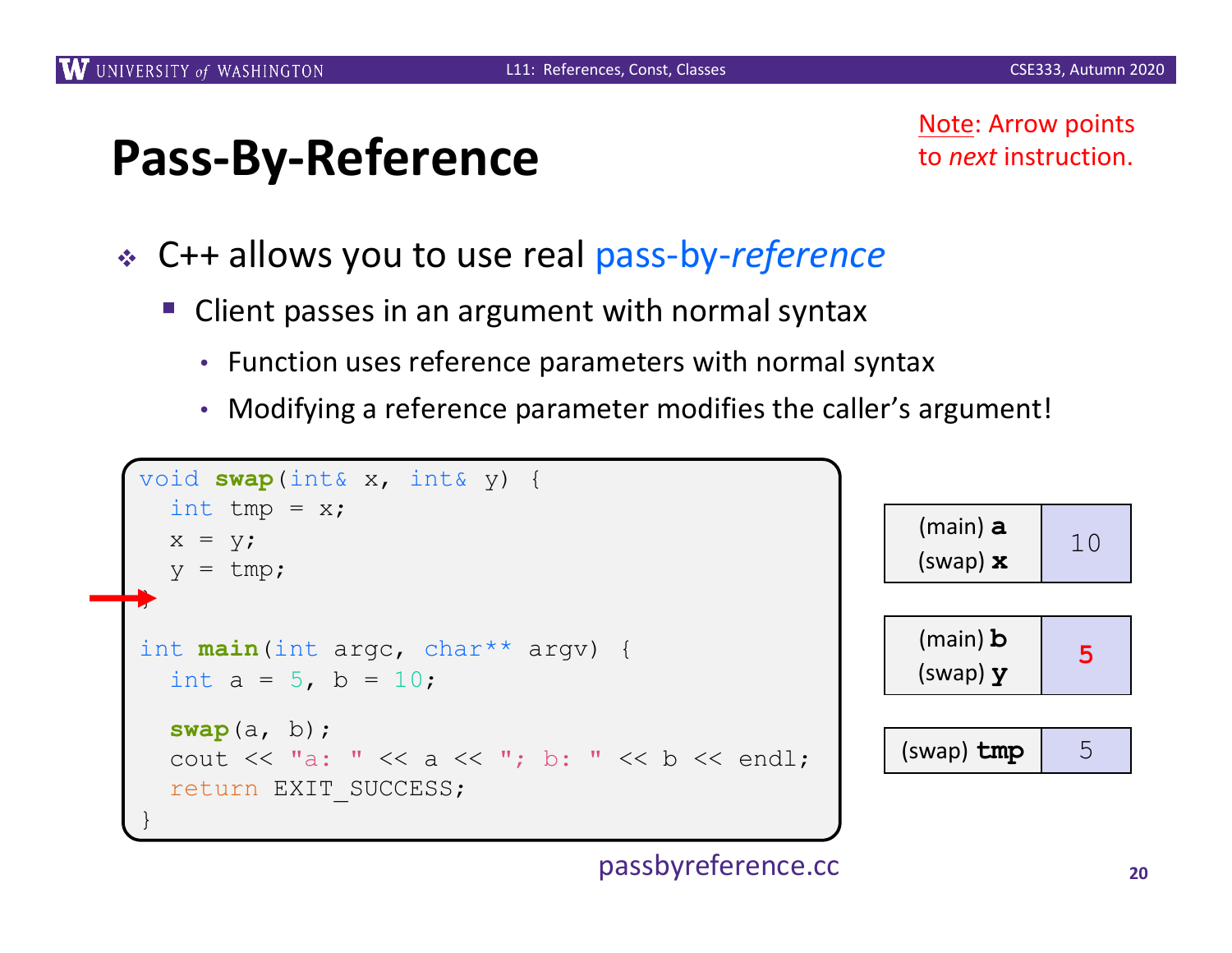Note: Arrow points to *next* instruction.

 $(main) a 10$ 

 $(main)$ **b**  $\vert$  5

- <sup>v</sup> C++ allows you to use real pass-by-*reference*
	- Client passes in an argument with normal syntax
		- Function uses reference parameters with normal syntax
		- Modifying a reference parameter modifies the caller's argument!

```
void swap(int& x, int& y) {
  int tmp = x;
  x = y;y = tmp;}
int main(int argc, char** argv) {
  int a = 5, b = 10;
  swap(a, b);
 cout << "a: " << a << "; b: " << b << endl;
  return EXIT_SUCCESS;
}
```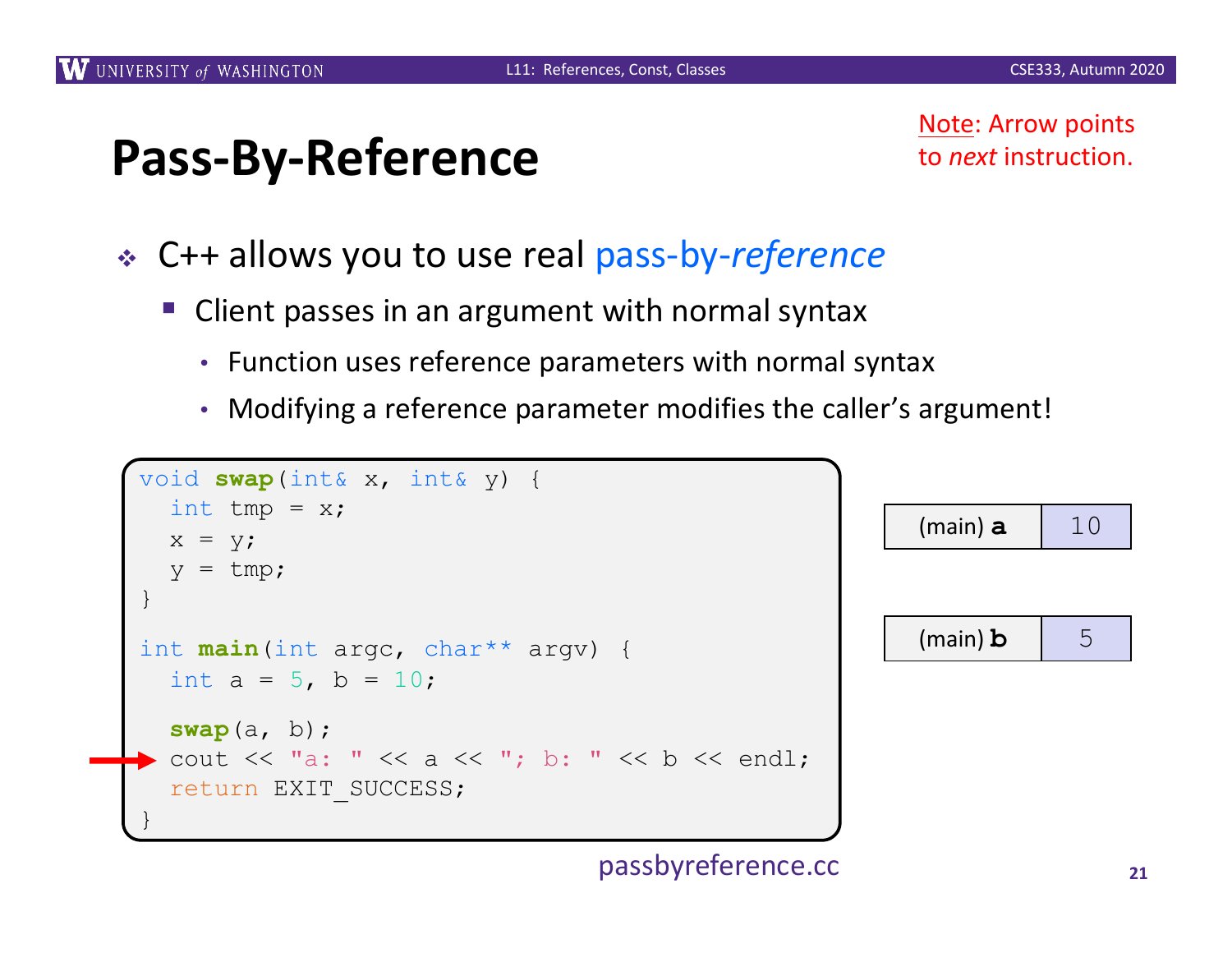# **Lecture Outline**

- <sup>v</sup> C++ References
- <sup>v</sup> **const in C++**
- <sup>v</sup> C++ Classes Intro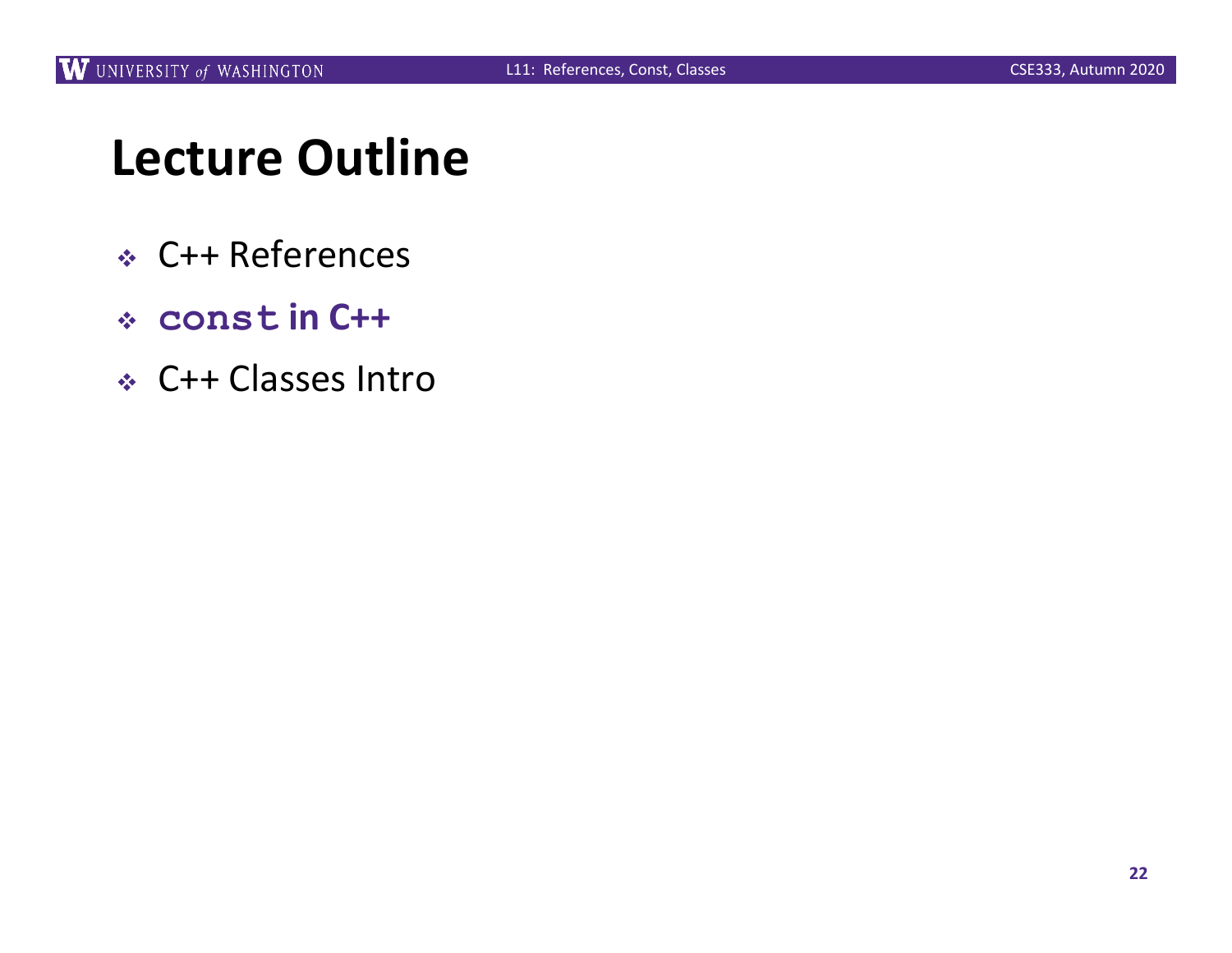### **const**

- $\cdot$  const: this cannot be changed/mutated
	- Used *much* more in C++ than in C
	- Signal of intent to compiler; meaningless at hardware level
		- Results in compile-time errors

```
void BrokenPrintSquare(const int& i) {
  i = i*i; // compiler error here!
  std:: cout << i << std:: endl;
}
int main(int argc, char** argv) {
  int j = 2;
  BrokenPrintSquare(j);
  return EXIT_SUCCESS;
}
```
#### brokenpassbyrefconst.cc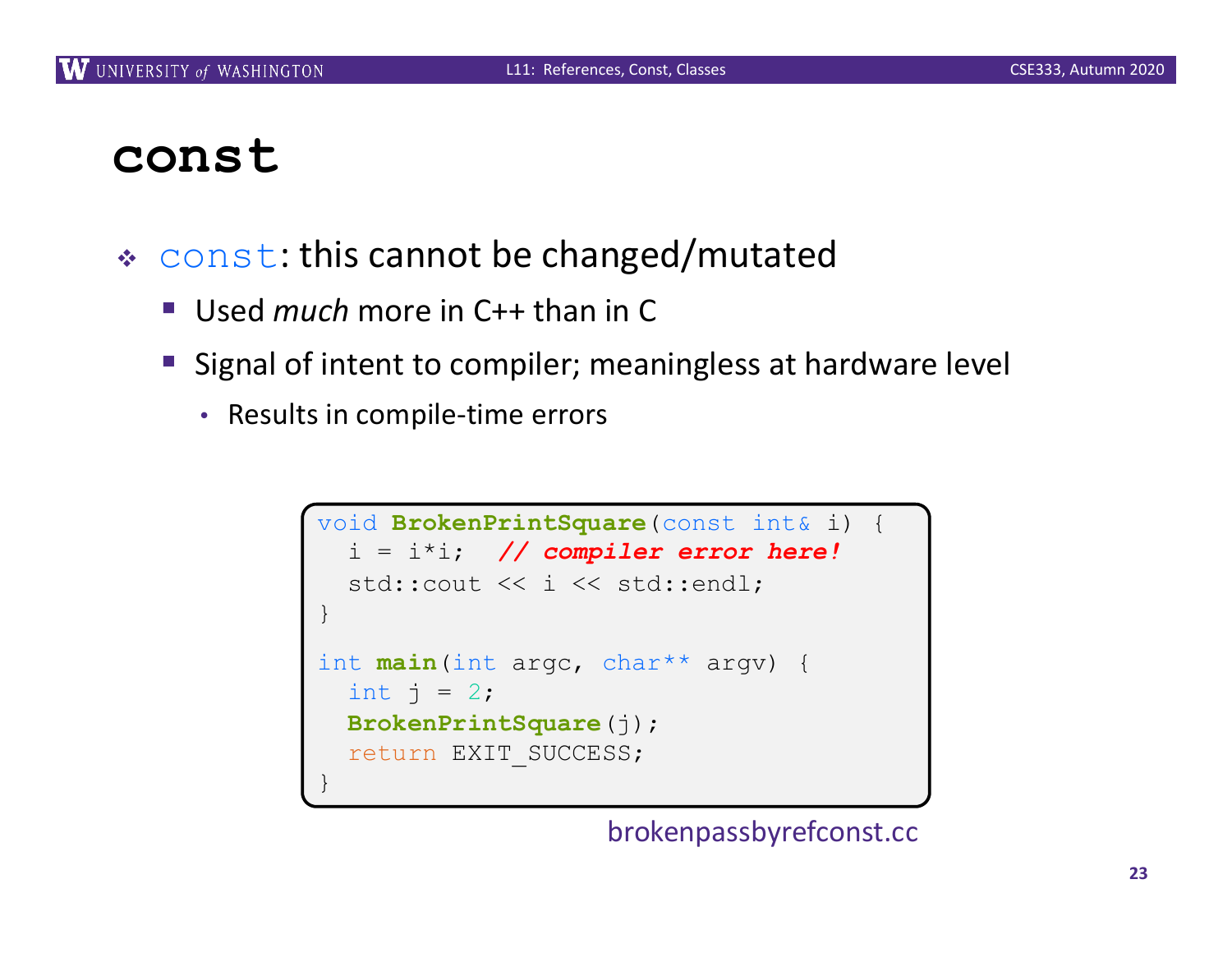### **const and Pointers**

- ◆ Pointers can change data in two different contexts:
	- 1) You can change the value of the pointer (what it points to)
	- 2) You can change the thing the pointer points to (via dereference)
- $\div$  const can be used to prevent either/both of these behaviors!
	- § const next to pointer name means you can't change the value of the pointer
	- $\blacksquare$  const next to data type pointed to means you can't use this pointer to change the thing being pointed to
	- § Tip: read variable declaration from *right-to-left*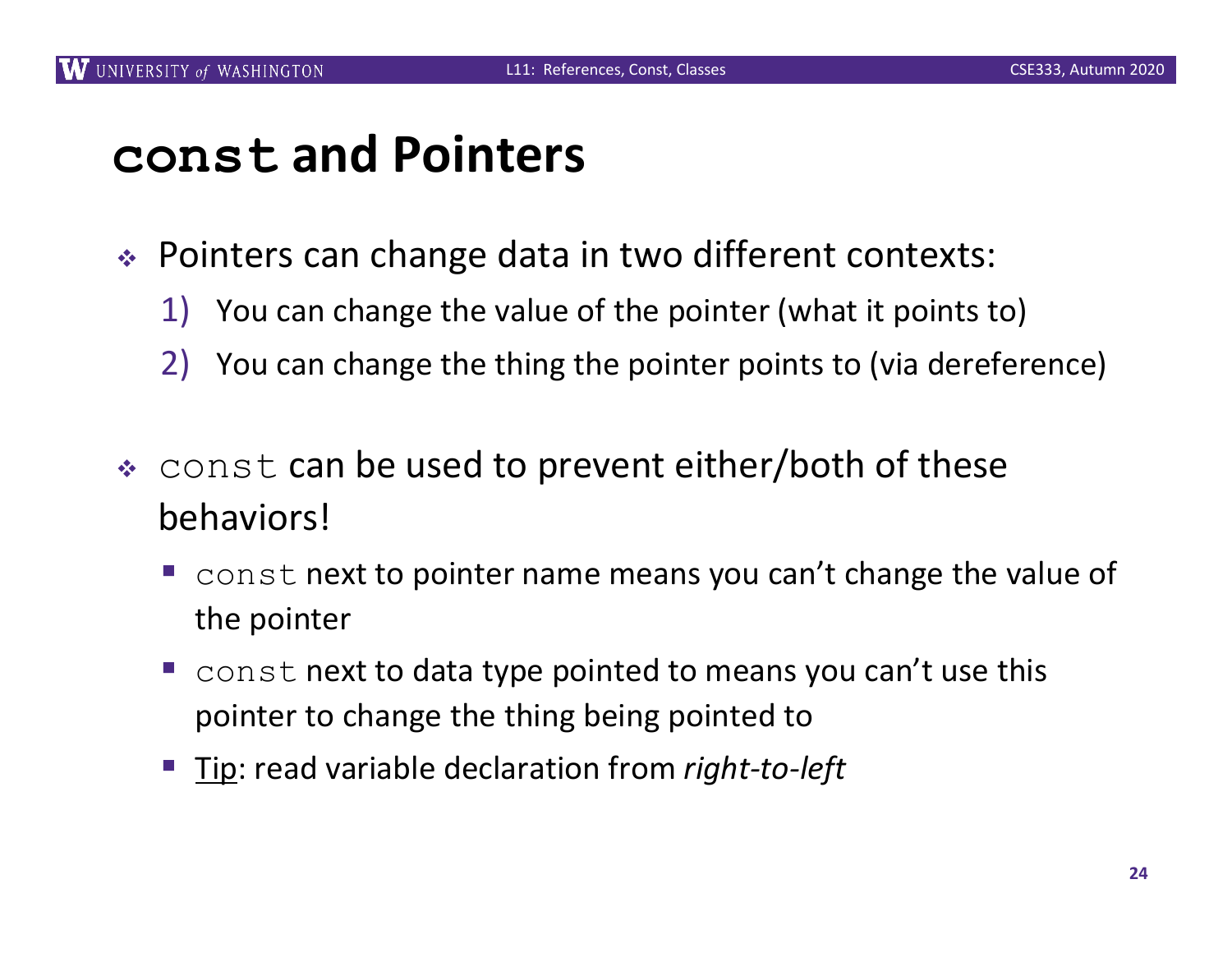### **const and Pointers**

 $\cdot$  The syntax with pointers is confusing:

```
int main(int argc, char** argv) {
 int x = 5; // int
 const int y = 6; // (const int)
 y++; // compiler error
 const int *z = &y; // pointer to a (const int)
 *z += 1; // compiler error
 z++; // ok
 int *const w = &x; // (const pointer) to a (variable int)
 *w += 1; // ok
 w++; // compiler error
 const int *const v = &x; // (const pointer) to a (const int)
 *v += 1; // compiler error
 v++; // compiler error
 return EXIT_SUCCESS;
}
```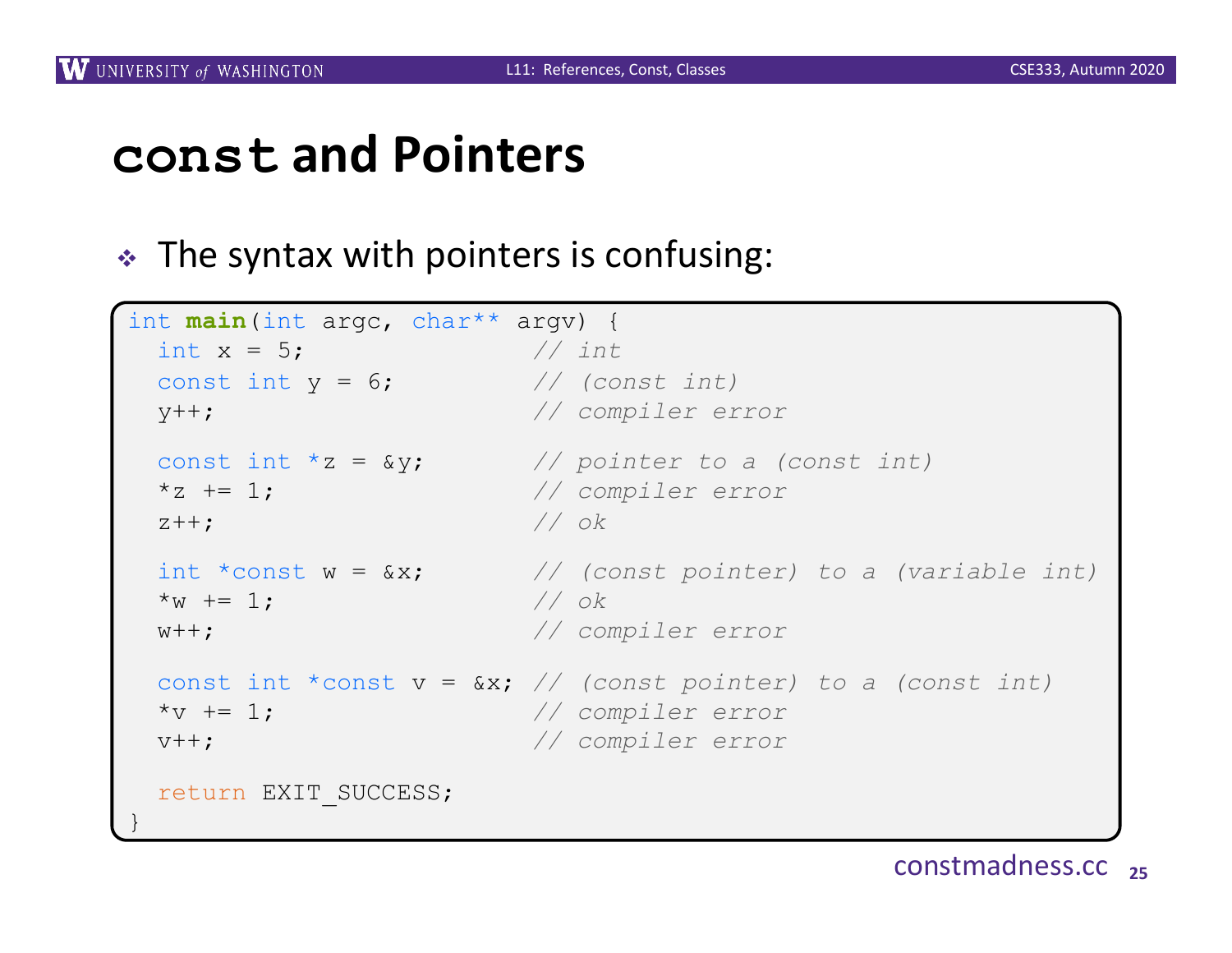### **const Parameters**

- <sup>v</sup> A const parameter *cannot* be mutated inside the function
	- $\blacksquare$  Therefore it does not matter if the argument can be mutated or not
- $\triangleleft$  A non-const parameter *could* be mutated inside the function
	- It would be BAD if you could pass it a const var
	- § Illegal regardless of whether *or not* the function actually tries to change the var **26** and 26 and 26 and 26 and 26 and 27 and 27 and 27 and 27 and 27 and 27 and 27 and 27 and 27 and 27 and 27 and 27 and 27 and 27 and 27 and 27 and 27 and 27 and 27 and 27 and 27 and 27 and 27 and

```
void foo(const int* y) {
  std::cout << *y << std::endl;
}
void bar(int* y) {
  std:: cout << *v << std:: endl;
}
int main(int argc, char** argv) {
  const int a = 10:
  int b = 20;
  foo(&a); // OK
  foo(&b); // OK
  bar(&a); // not OK – error
  bar(&b); // OK
  return EXIT_SUCCESS;
}
```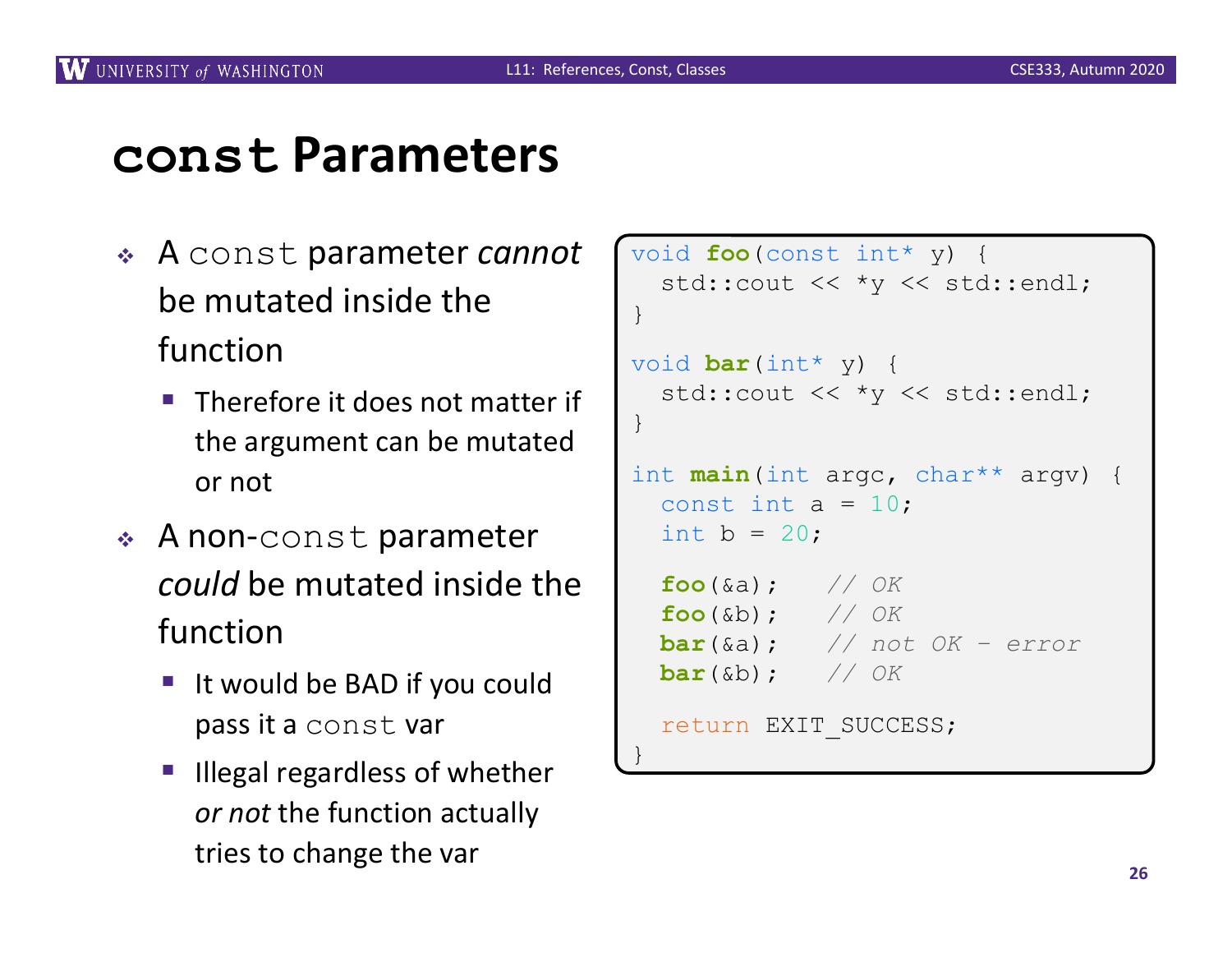# **Google Style Guide Convention**

- \* Use const references or call-by-value for input values
	- Particularly for large values (no copying)
- $\cdot$  Use pointers for output parameters
- $\cdot$  List input parameters first, then output parameters last

```
void CalcArea(const int& width, const int& height,
                int* const area) {
  *area = width * height;
}
int main(int argc, char** argv) {
  int w = 10, h = 20, a;
  CalcArea(w, h, &a);
  return EXIT_SUCCESS;
}
                                              ordinary int (not int&)
                                              probably better here,
                                               but shows how const
                                                 ref can be used
```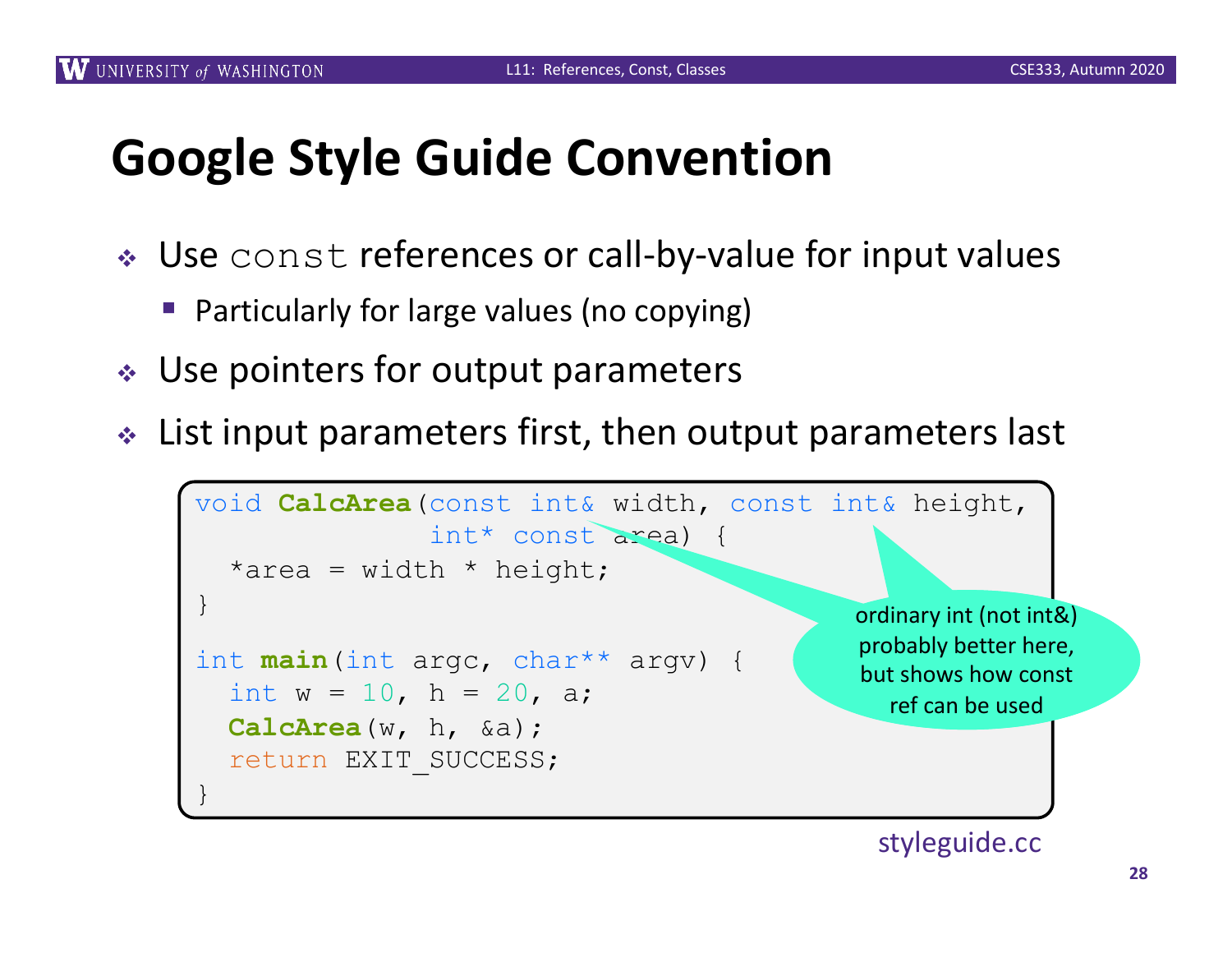## **When to Use References?**

- ◆ A stylistic choice, not mandated by the C++ language
- ◆ Google C++ style guide suggests:
	- **Input parameters:** 
		- Either use values (for primitive types like  $int$  or small structs/objects)
		- Or use const references (for complex struct/object instances)
	- Output parameters:
		- Use const pointers
			- Unchangeable pointers referencing changeable data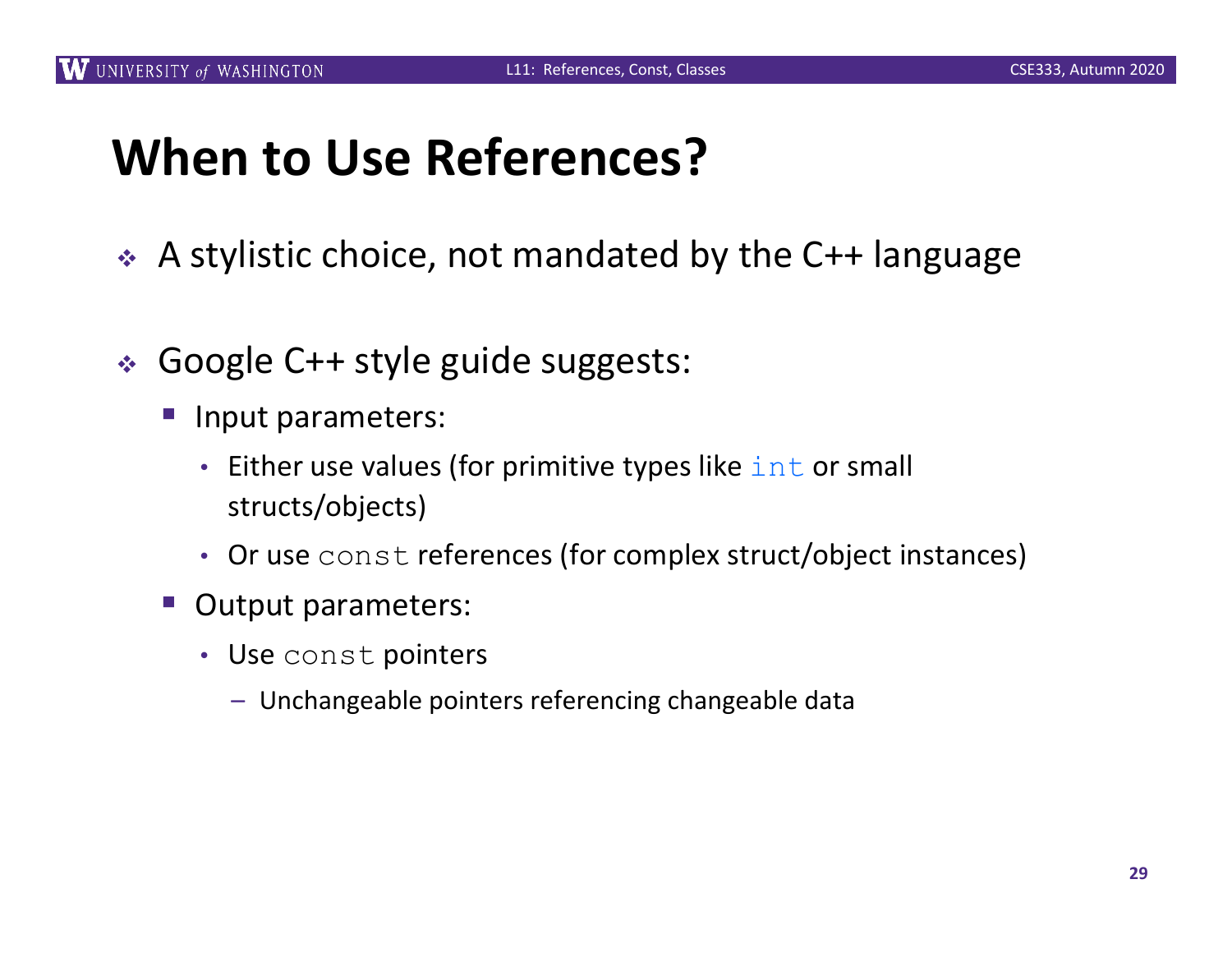# **Lecture Outline**

- <sup>v</sup> C++ References
- <sup>v</sup> const in C++
- <sup>v</sup> **C++ Classes Intro**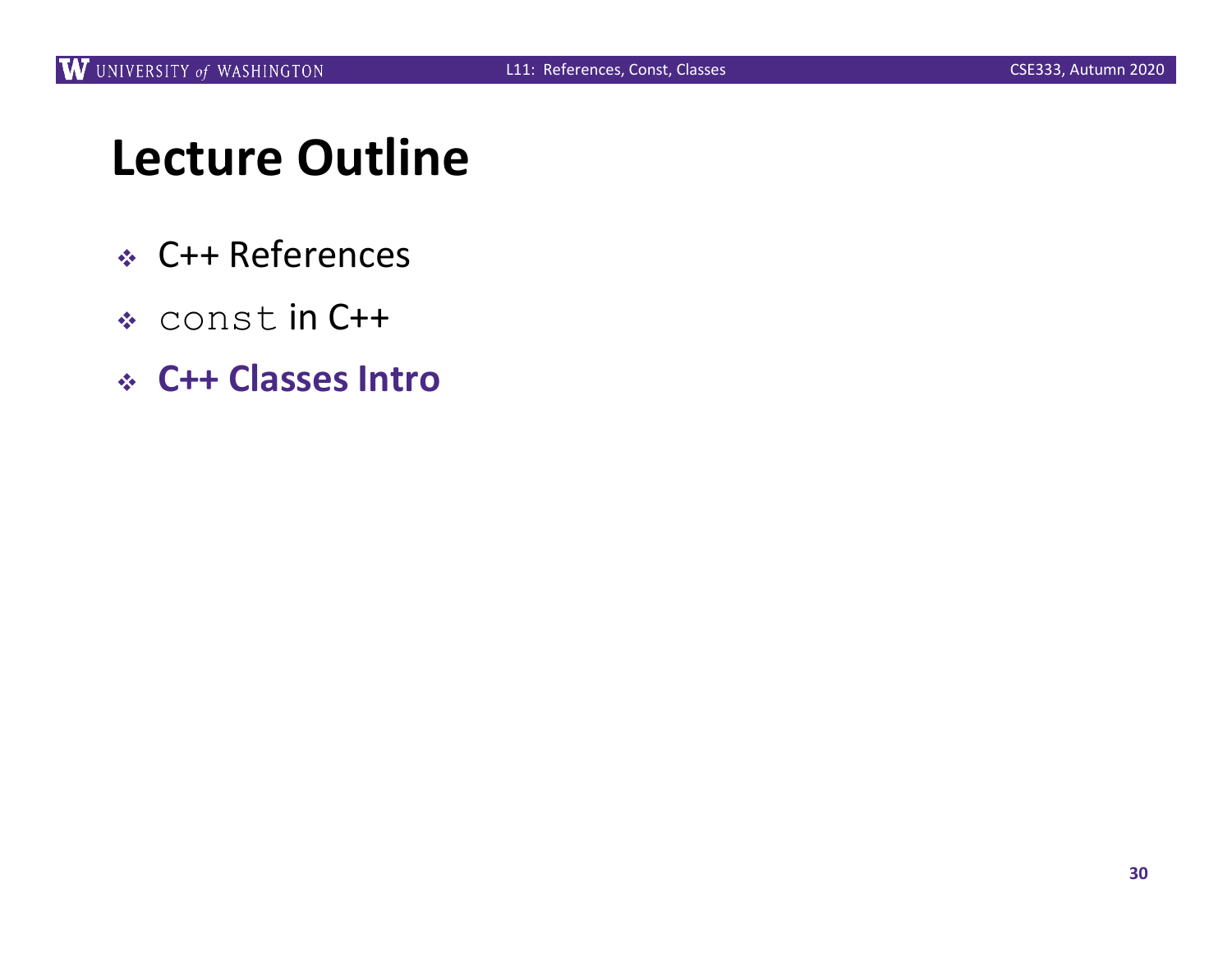### **Classes**

 $\triangleleft$  Class definition syntax (in a .h file):

```
class Name {
public:
  // public member declarations & definitions go here
private:
  // private member delarations & definitions go here
   }; // class Name
```
- § Members can be functions (methods) or data (variables)
- <sup>v</sup> Class member function definition syntax (in a .cc file):

retType Name::MethodName(type1 param1, ..., typeN paramN) *// body statements* }

■ (1) *define* within the class definition or (2) *declare* within the class definition and then *define* elsewhere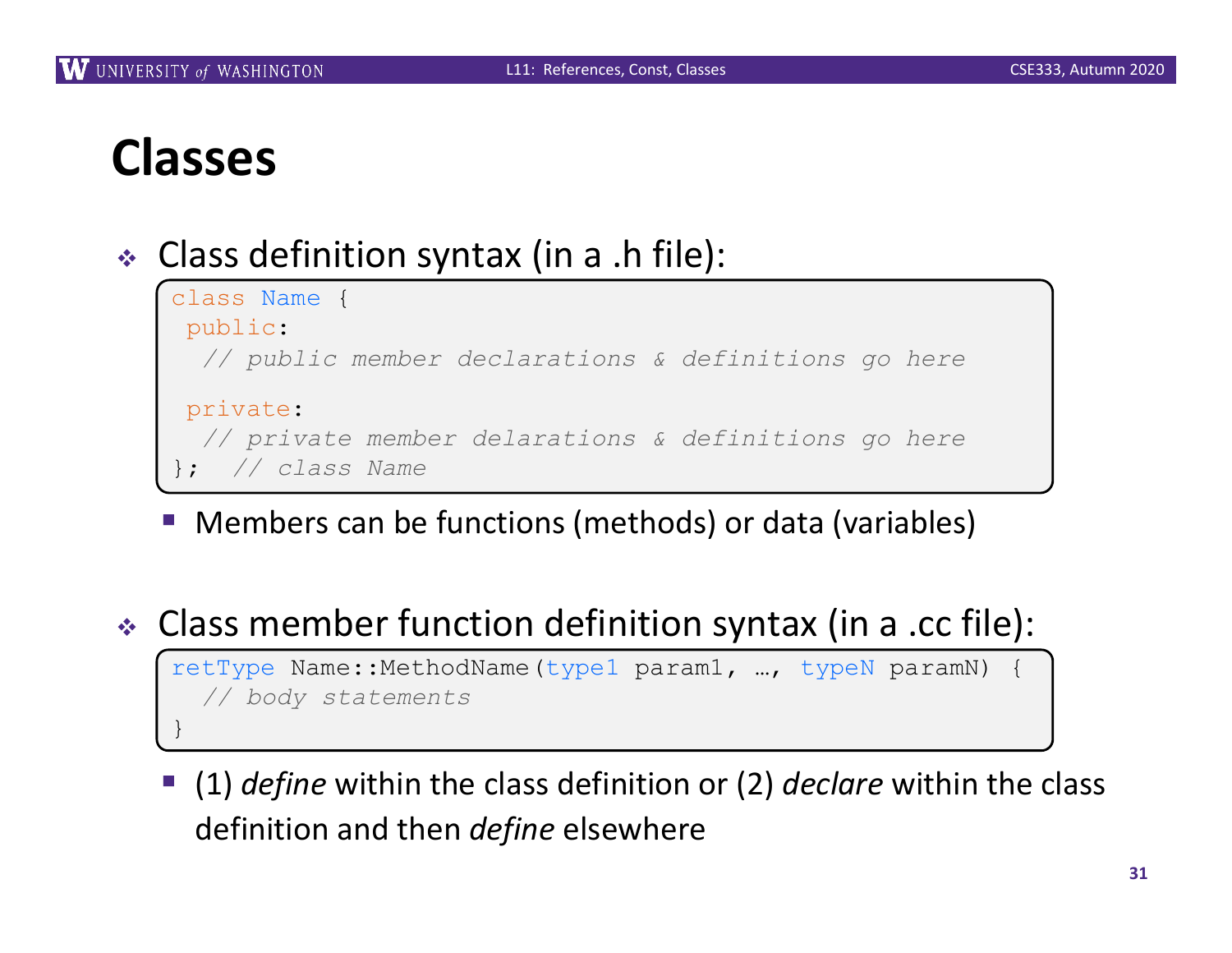### **Class Organization**

- $\cdot$  It's a little more complex than in C when modularizing with struct definition:
	- Class definition is part of interface and should go in .  $h$  file
		- Private members still must be included in definition (**!**)
	- Usually put member function definitions into companion. cc file with implementation details
		- Common exception: setter and getter methods
	- § These files can also include non-member functions that use the class (more about this later)
- $\cdot$  Unlike Java, you can name files anything you want
	- But normally Name.cc and Name.h for class Name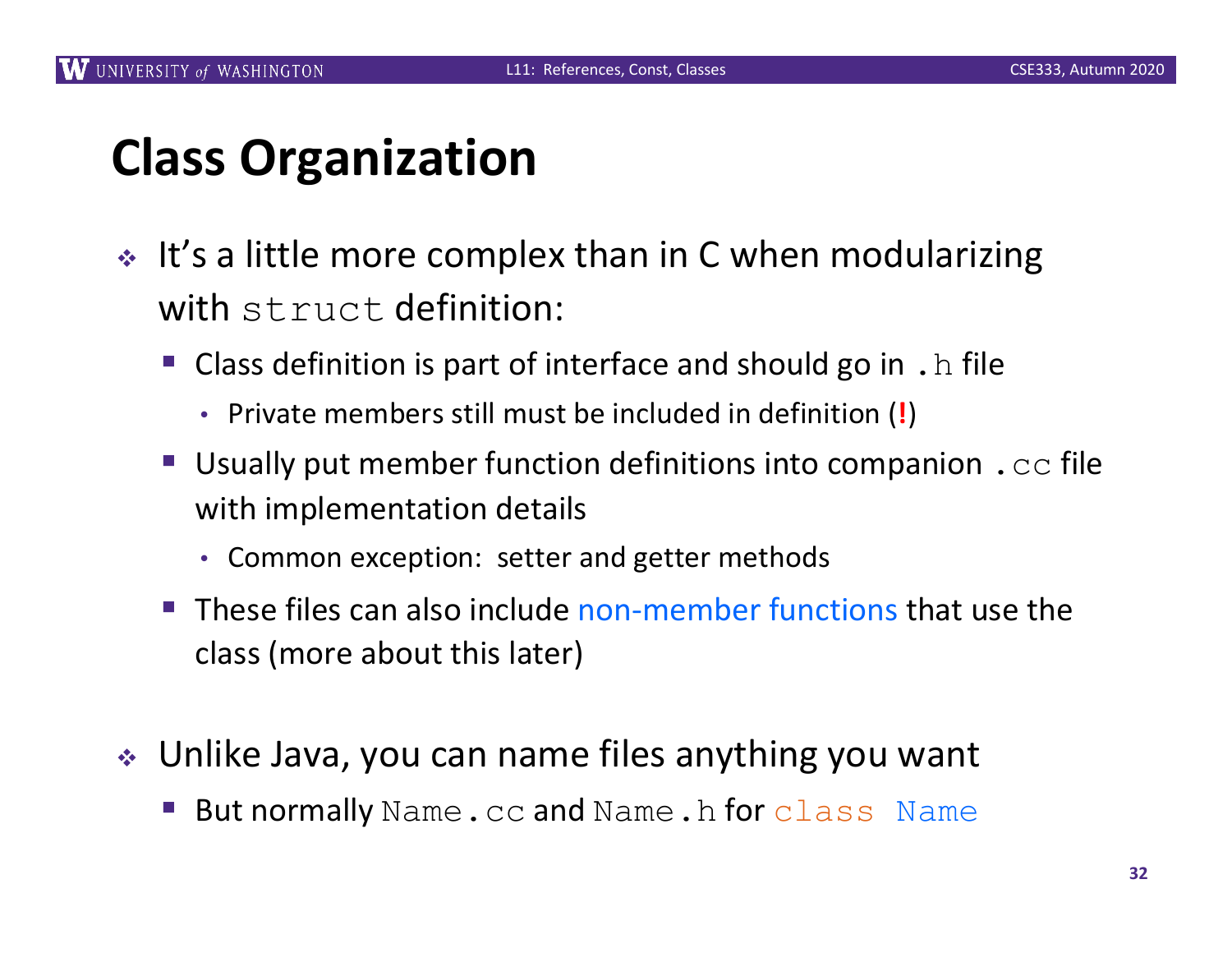# **Class Definition (.h file)**

Point.h

```
#ifndef _POINT_H_
#define _POINT_H_
class Point {
public:
 Point(const int x, const int y); // constructor
 int get_x() const { return x_; } // inline member function
 int get_y() const { return y_; } // inline member function
 double Distance(const Point& p) const; // member function
 void SetLocation(const int x, const int y); // member function
private:
 int x_; // data member
 int y_; // data member
}; // class Point
#endif // _POINT_H_
```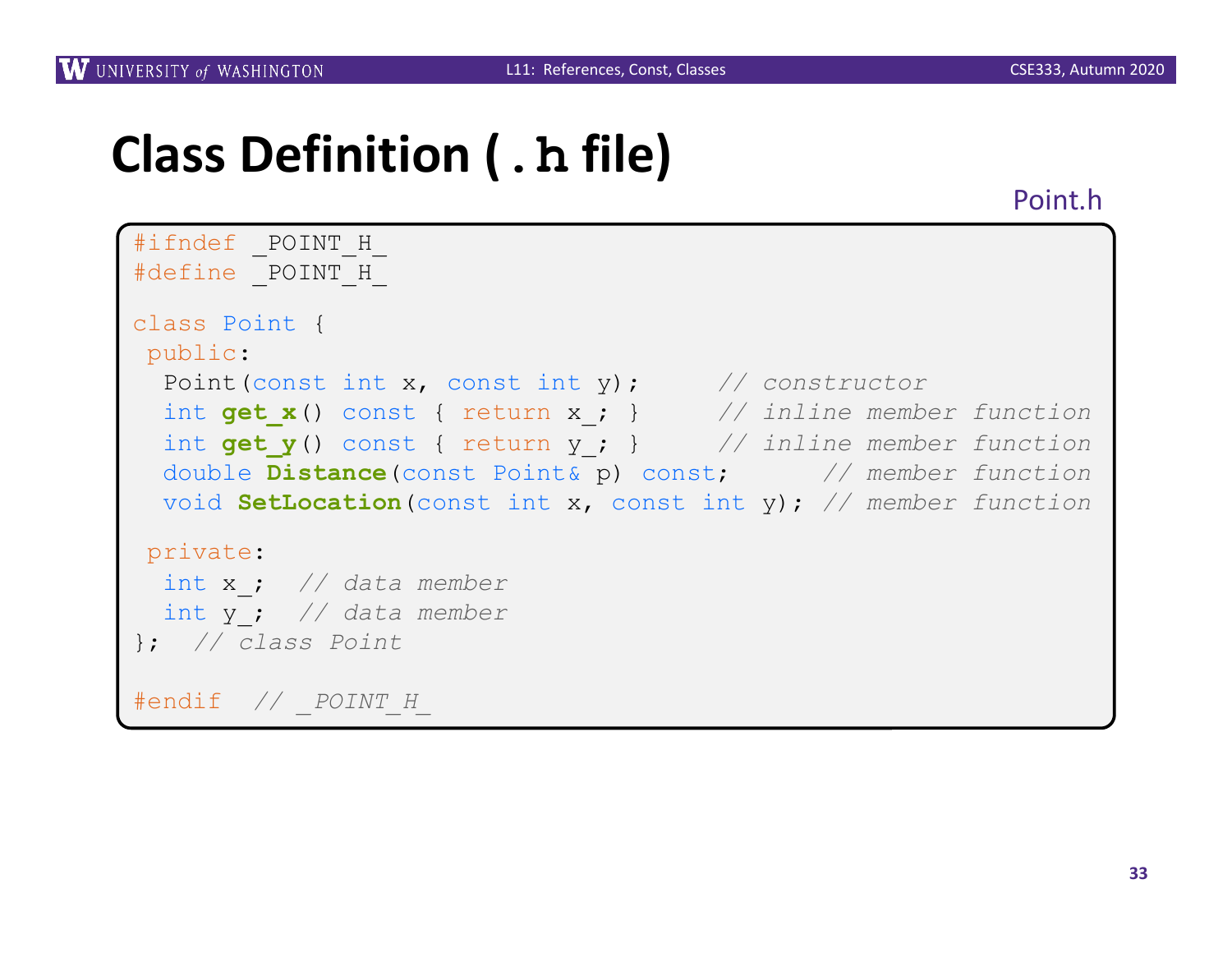## **Class Member Definitions (.cc file)**

#### Point.cc

```
#include <cmath>
#include "Point.h"
Point::Point(const int x, const int y) {
 x = x;this->y_ = y; // "this->" is optional unless name conflicts
}
double Point::Distance(const Point& p) const {
  // We can access p's x_ and y_ variables either through the
  // get_x(), get_y() accessor functions or the x_, y_ private
  // member variables directly, since we're in a member
  // function of the same class.
  double distance = (x - p.get x()) * (x - p.get x));
  distance += (y - p.y) * (y - p.y);
  return sqrt(distance);
}
void Point::SetLocation(const int x, const int y) {
 X = X;y = y;}
```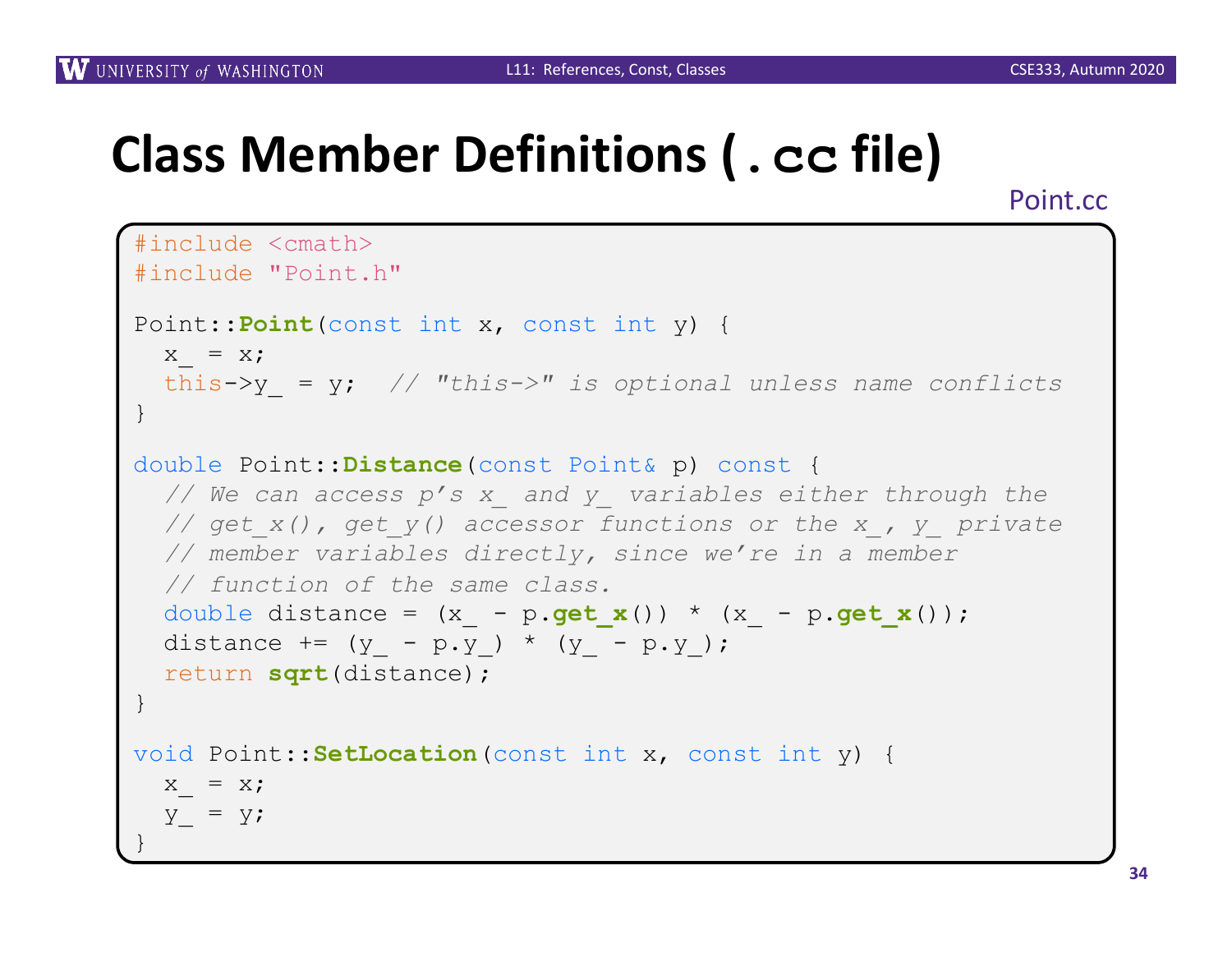# **Class Usage (.cc file)**

#### usepoint.cc

```
#include <iostream>
#include "Point.h"
using namespace std;
int main(int argc, char** argv) {
 Point p1(1, 2); // allocate a new Point on the Stack
 Point p2(4, 6); // allocate a new Point on the Stack
  cout << "p1 is: (" << p1.get_x() << ", ";
  cout << p1.get_y() << ")" << endl;
  cout << "p2 is: (" << p2.get_x() << ", ";
  cout << p2.get_y() << ")" << endl;
  cout << "dist : " << p1.Distance(p2) << endl;
  return 0;
}
```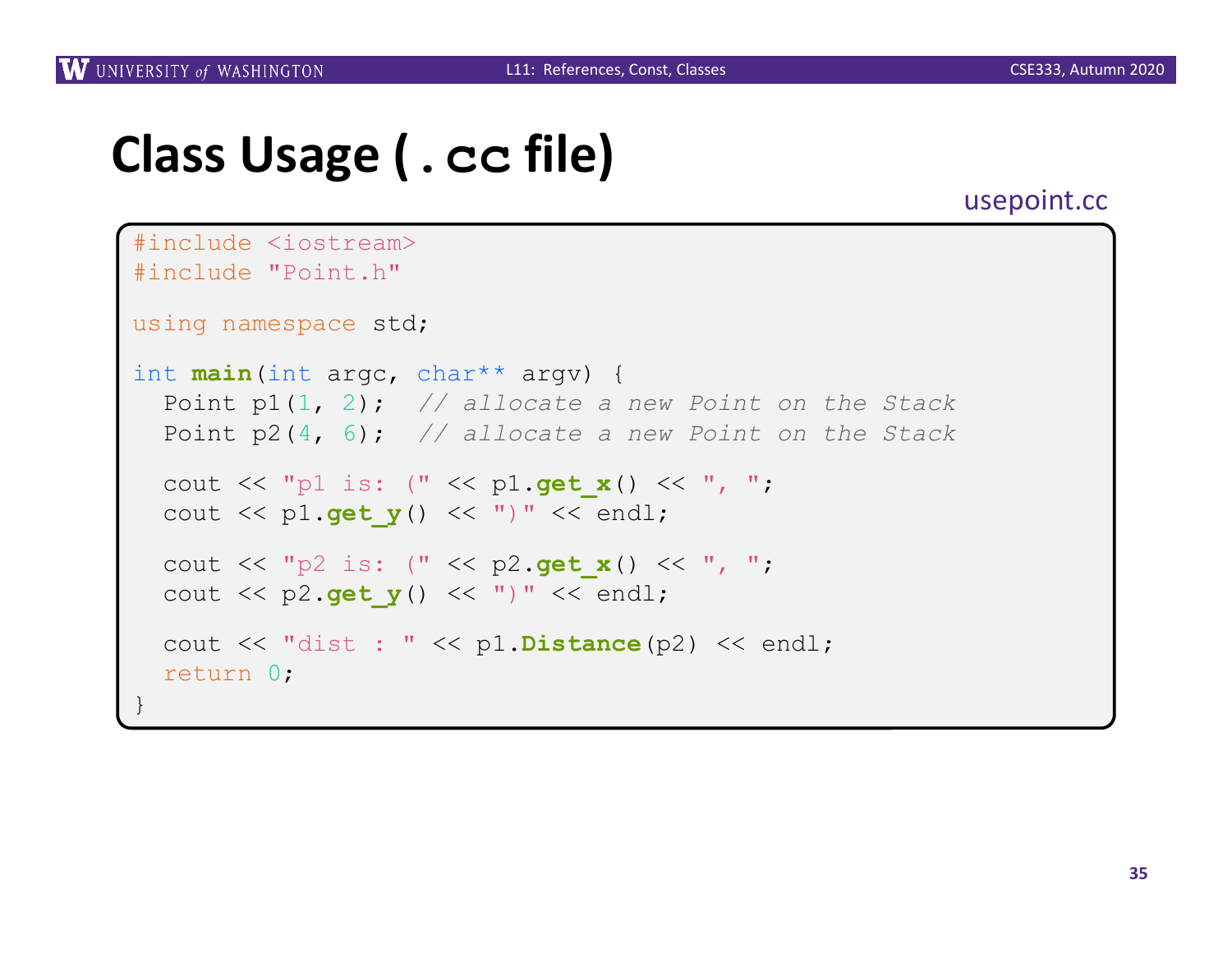### **Reading Assignment**

- <sup>v</sup> Before next time, you **must** *read* the sections in *C++ Primer* covering class constructors, copy constructors, assignment (operator=), and destructors
	- Ignore "move semantics" for now
	- The table of contents and index are your friends...
	- § Should we start class with a "quiz" next time?
		- Topic: if we write  $C x = y$ ; or  $C x(y)$ ; or  $x=y$ ; or  $C x$ , which is called: (i) constructor, (ii) copy constructor, (iii) assignment operator, …
	- § Seriously the next lecture will make a *lot* more sense if you've done some background reading ahead of time
		- Don't worry whether it all makes sense the first time you read it  $-$  it won't! The goal is to be aware of what the main issues are….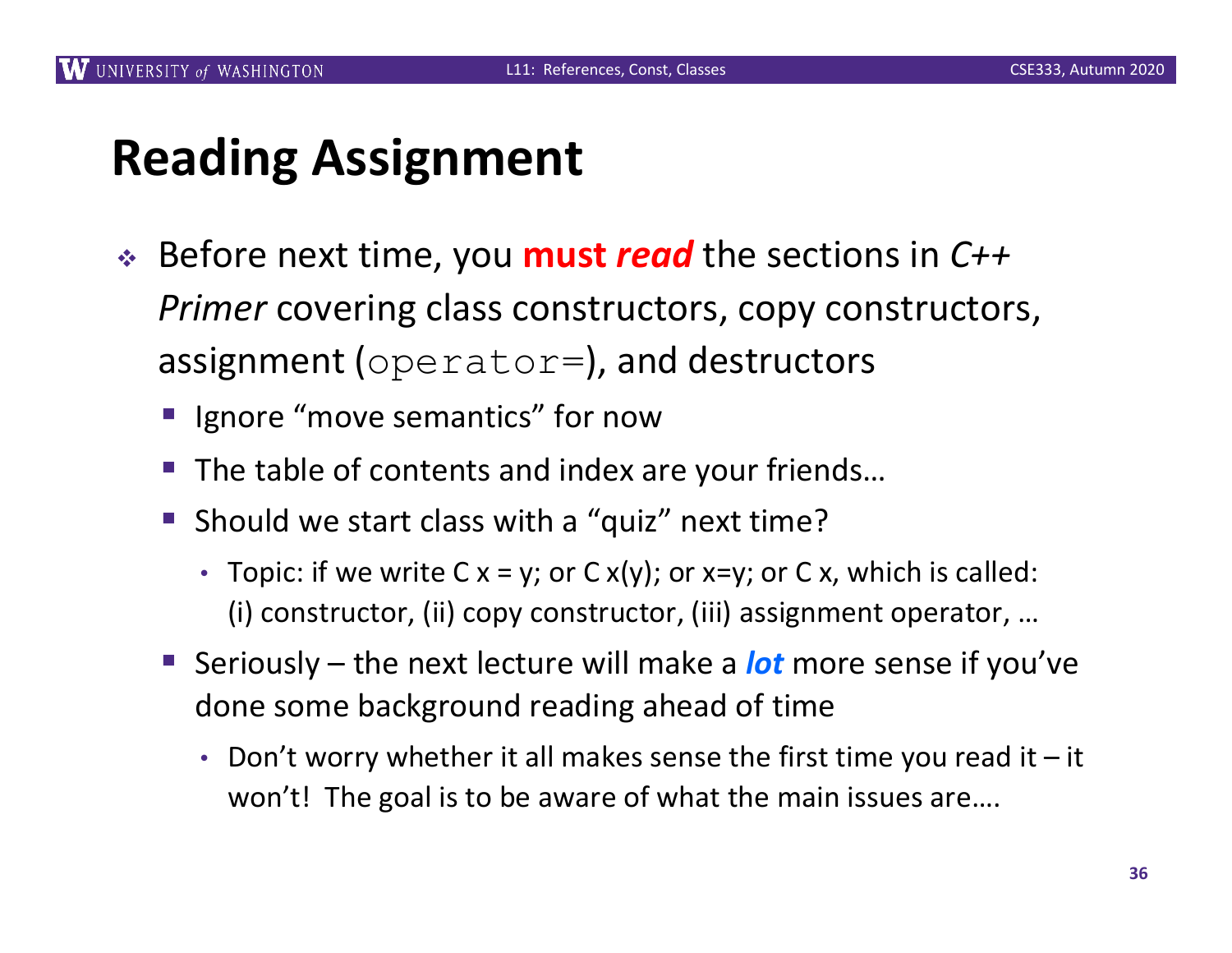### **Extra Exercise #1**

- $\triangleleft$  Write a C++ program that:
	- Has a class representing a 3-dimensional point
	- Has the following methods:
		- Return the inner product of two 3D points
		- Return the distance between two 3D points
		- Accessors and mutators for the  $x$ ,  $y$ , and  $z$  coordinates